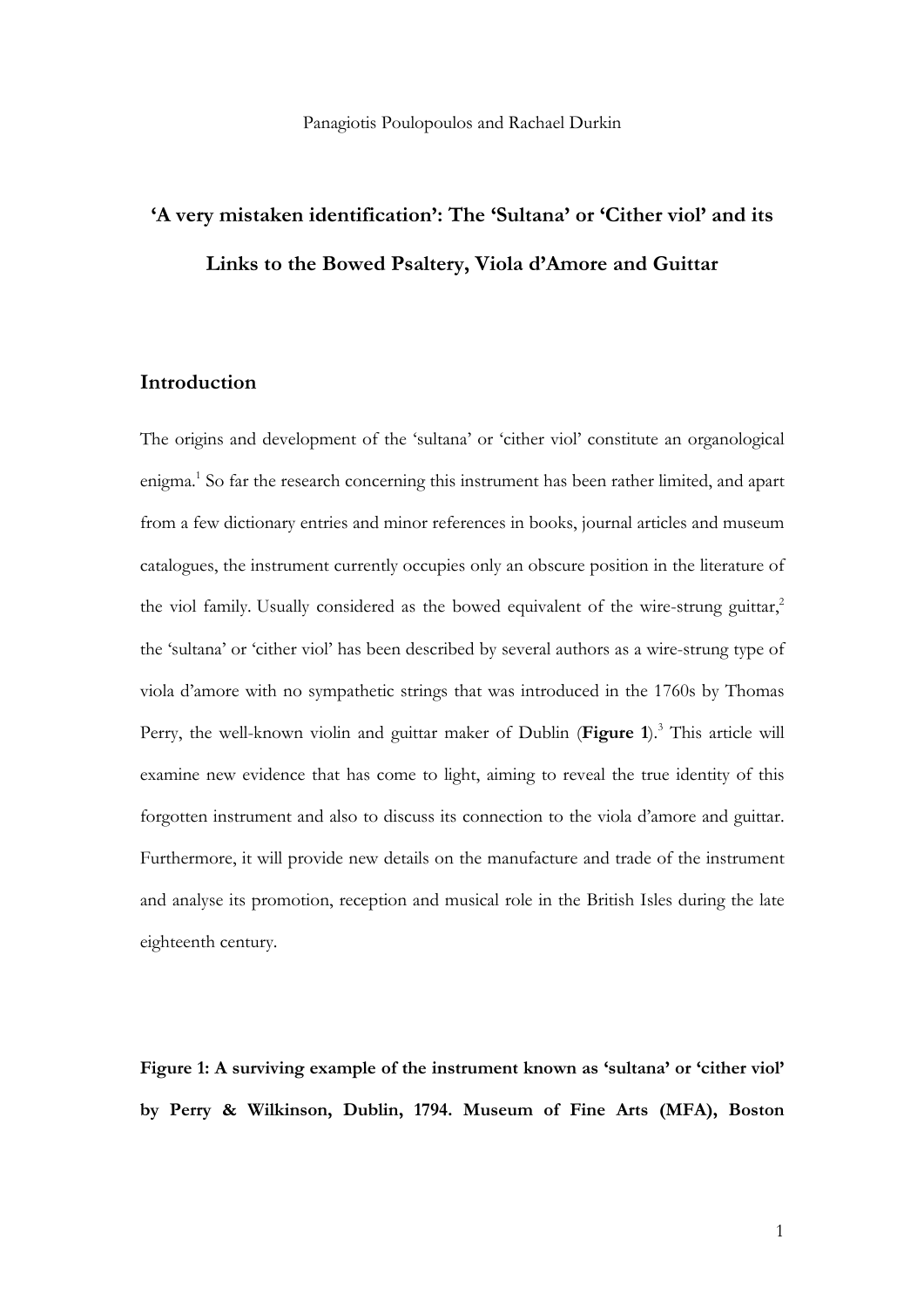**(Accession No. 17.1725) (Photograph** ©**Museum of Fine Arts, Boston, reproduced with permission).** 

#### **The 'Invention' of the 'Sultana' or 'Cither Viol'**

In order to investigate the roots of the instrument's name one must look back to the foundation of the first major musical instrument collections and the organological publications that appeared during the late nineteenth century. In one of the earliest exhibition catalogues of historical musical instruments, an instrument by Thomas Perry dated 1767<sup>4</sup> is listed by Carl Engel as 'Sultana (or Psaltery, Cither-Viol)';<sup>5</sup> this may be the earliest reference to Perry's instrument as 'sultana' or 'cither viol'.<sup>6</sup> Some years later, in his description of a similar instrument by Perry, dated 1794, also referred to as 'Psaltery, Sultana, or Cither-Viol', Francis Galpin wrote that 'through a very mistaken identification' the instrument 'was called the Psaltery by our forefathers'.<sup>7</sup> What is noteworthy is that most subsequent authors referring to similar instruments by Perry or others have retained two of the names used by Engel and Galpin ('Sultana', 'Cither-Viol') but have ignored the third one ('Psaltery'), probably to avoid confusion with the more commonly-known triangular or trapezoidal plucked psaltery.<sup>8</sup>

The reasons for naming the instrument 'sultana' remain largely unknown, though an indication may be found in Hubert Le Blanc's *Défense de la basse de viole contre les entreprises du violon et les prétentions du violoncel* (Amsterdam, 1740). In this treatise Le Blanc, supporting the declining viol against the emerging violin, refers to the latter instrument as 'Sultan Violin, an abortion and a pygmy' when comparing it to the 'Lady Viola da Gamba'. <sup>9</sup> Perhaps for ninethenth-century organologists the looks and sounds of the instrument they called 'sultana' evoked more those of the violin than the viol, thus rendering the instrument the female counterpart ('Sultana') of the 'Sultan Violin', though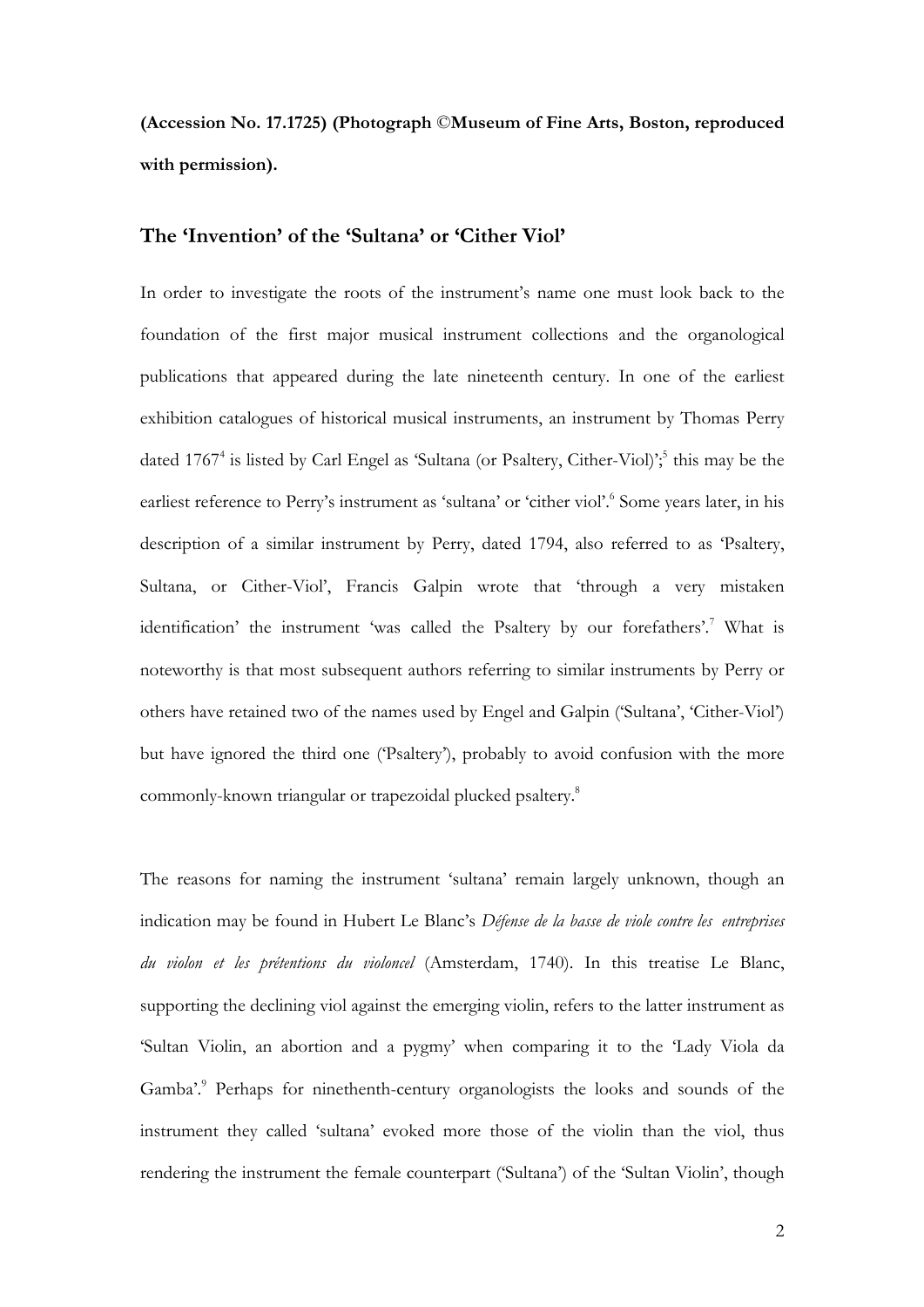it is uncertain whether they were aware of Le Blanc's descriptions. However, apart from this allegoric quotation, no direct references to the 'sultana' (or 'cither viol') as a musical instrument are found in eighteenth-century sources<sup>10</sup> whereas the term 'psaltery' (or variations of it) referring to a bowed instrument is contained in several documents dating from the eighteenth century.<sup>11</sup>

#### **Thomas Perry, Maker of 'Salters'**

The use of the term 'psaltery' by Engel and Galpin may provide a new clue to the real name of Perry's instrument. Thomas Perry (c.1738/9-1818) is mentioned in the Dublin directories of 1787 as a 'maker of Violins, Guitars, Tenors, Salters, Violoncellos<sup>12</sup> working at 6 Anglesea Street, near College Green, Dublin. <sup>13</sup> A number of instruments by Perry or by Perry & Wilkinson,<sup>14</sup> all sharing similar characteristics to the instruments decribed by Engel and Galpin, have survived.<sup>15</sup>

Therefore, it can be proposed that Perry's 'salters' may be identical to the instrument presented by Engel and Galpin as 'psaltery', 'sultana' or 'cither-viol', and which many others later erroneously called simply 'sultana' or 'cither viol'.16 Considering this detail, it is quite likely that the term 'sultana' may, in fact, be a verbal 'modification' of the term 'salter'. However, before any safe conclusions can be drawn, it is necessary to examine the available evidence surrounding the psaltery.

# **The Psaltery, 'remarkable for its pathetic and harmonious Tone'**

In 1777 a newspaper advertisement (**Figure 2**) announced the performance of a certain Mr Rocke on an instrument called the psaltery: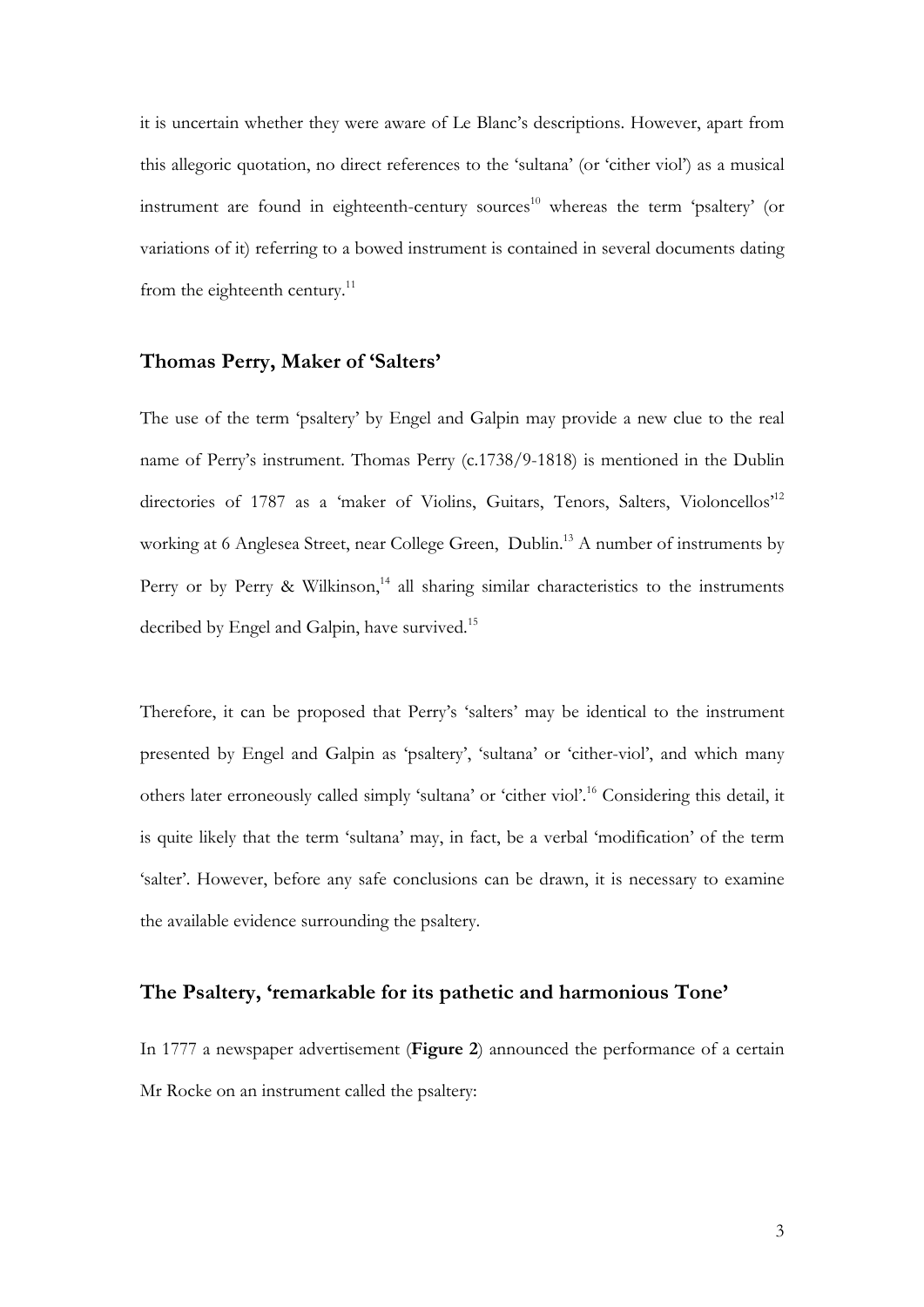AT the Red Lion, in Northampton, on Tuesday Evening, December 2, 1777, will be A CONCERT of MUSIC; with a Full BAND provided: In which Mr. ROCKE will Perform several Select Pieces, and a SOLO of his own Composition, on that ancient Instrument, call'd The PSALTERY, Never known in Britain till his Arrival from Germany: It contains ten Strings, is played like a Violin, and is remarkable for its pathetic and harmonious Tone above all other Instruments whatsoever, and has given general Satisfaction wherever he has performed on it. He also will play a SOLO on the VIOLIN of his Composition.----After the Concert will be a BALL. Tickets to be had at the principal Inns, at 2s. 6d. each. To begin at Seven o'Clock presicely. He also Tunes Harpsichords, Spinnets, &c. and teaches all Instruments now in Use for a Concert; likewise the Guittar and Singing. N. B. Mr. ROCKE humbly begs the Audience will be silent during the Performance, particlularly when the Psaltery is played on.----The Room will be well Aired.17

# **Figure 2: The advertisement by Mr Rocke including a reference to the psaltery in Northampton Mercury, 1 December 1777 (Image ©The British Library Board. All Rights Reserved. With thanks to The British Newspaper Archive: www.britishnewspaperarchive.co.uk)**

There are several interesting details in the above advertisement worth analysing. Firstly, the newly introduced psaltery is described as an 'ancient' instrument previously unknown in Britain until Rocke's arrival from Germany, perhaps highlighting the instrument's German origins. Secondly, according to the above advertisement the psaltery had 'ten Strings' and was 'played like a Violin', leaving no ambiguity that it was bowed rather than plucked. Furthermore, although the psaltery was used for solo performance at Rocke's concert, the report of its sound as 'pathetic and harmonious' may indicate the instrument's melodic as well as harmonic capabilities. However, Rocke's plea to keep the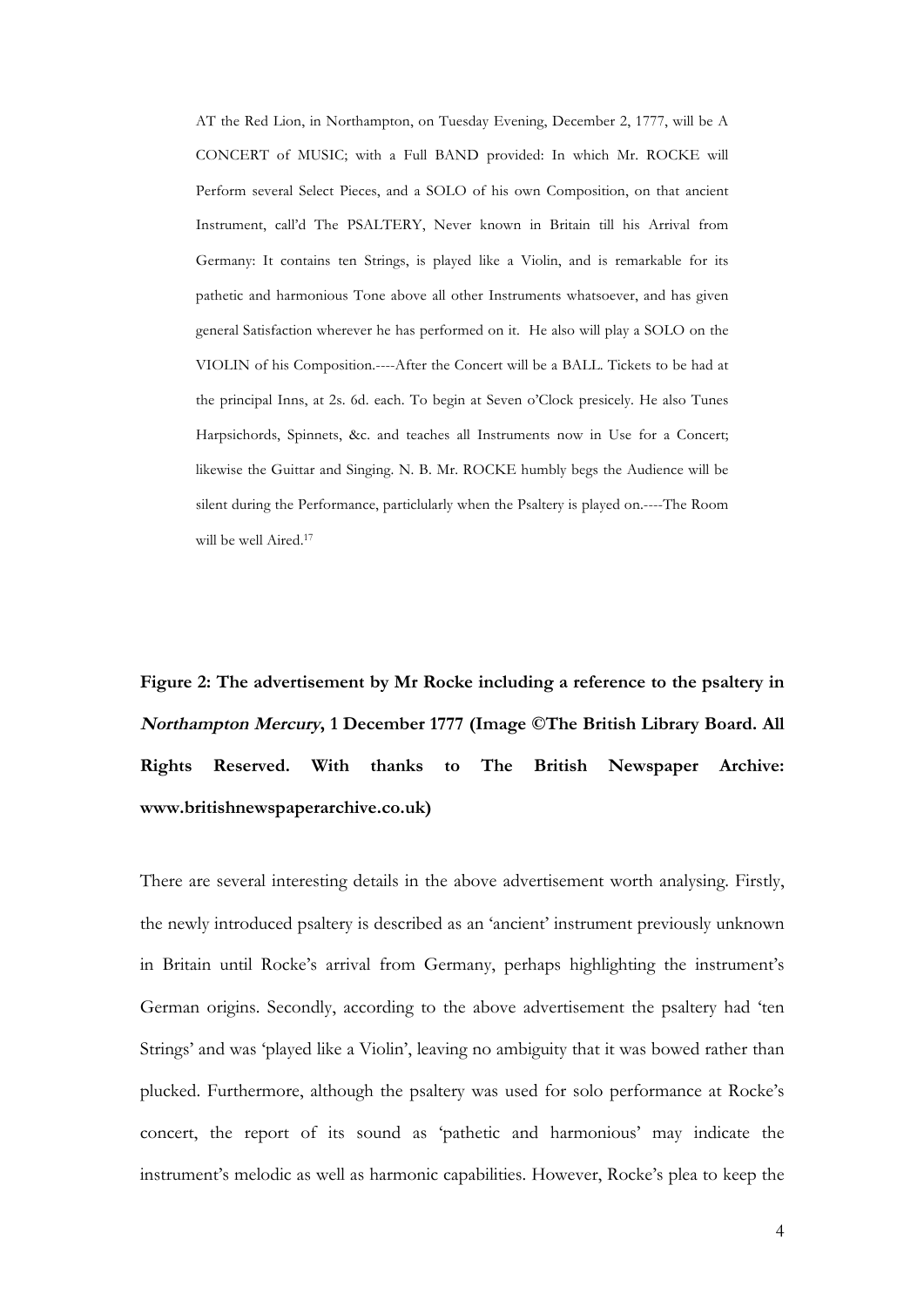audience silent during his performance on the psaltery, a practice quite unusual for concert attendants of that time, may provide some confirmation to the instrument's rather limited projection. Despite the fact that there are no references to the string materials and tuning, it can be assumed that Rocke's psaltery was equipped with ten wire strings, similar to surviving instruments by Perry, and were probably arranged in pairs and tuned to an open tuning like the viola d'amore or the guittar.<sup>18</sup> Therefore, although having a soft sound, the psaltery could produce a full tone due to its bowed double courses, much in the same vein as the double courses on a cittern or guittar.

It is also worth noting that Rocke advertised himself as teacher of the guittar, suggesting that he was familiar with the stringing and tuning of this instrument, and also with its left-hand playing techniques and fingerings, which he could easily 'transfer' to the bowed psaltery. It is very likely that Rocke was the same person as a Mr Roche who in 1758 described himself in an Aberdeen newspaper advertisement as 'Mr. Roche, Music Master, just arrived from Germany…proposes to teach the following instruments, viz., the Fiddle, the German Flute, Hautboy, Bassoon, Violoncello, French Horn, etc. He likewise teaches Singing and the Guittar.'19

Rocke's claim that the psaltery was unknown in Britain until his arrival may, however, be somewhat erroneous. An advertisement from 1763 described an instrument similar to Rocke's, available from Robert Bremner's shop in the Strand, London, stating that:

At the above Shop may be had Variety of Psalters. The Psalter is played with a Bow, and for Delicacy and Sweetness of Tone, is allowed to excel any Instrument known here.<sup>20</sup>

This is further substantiated by a surviving bowed instrument bearing the date 1762, and 'Mead (sic) in London', whose features suggest that it may be the earliest dated psaltery.<sup>21</sup>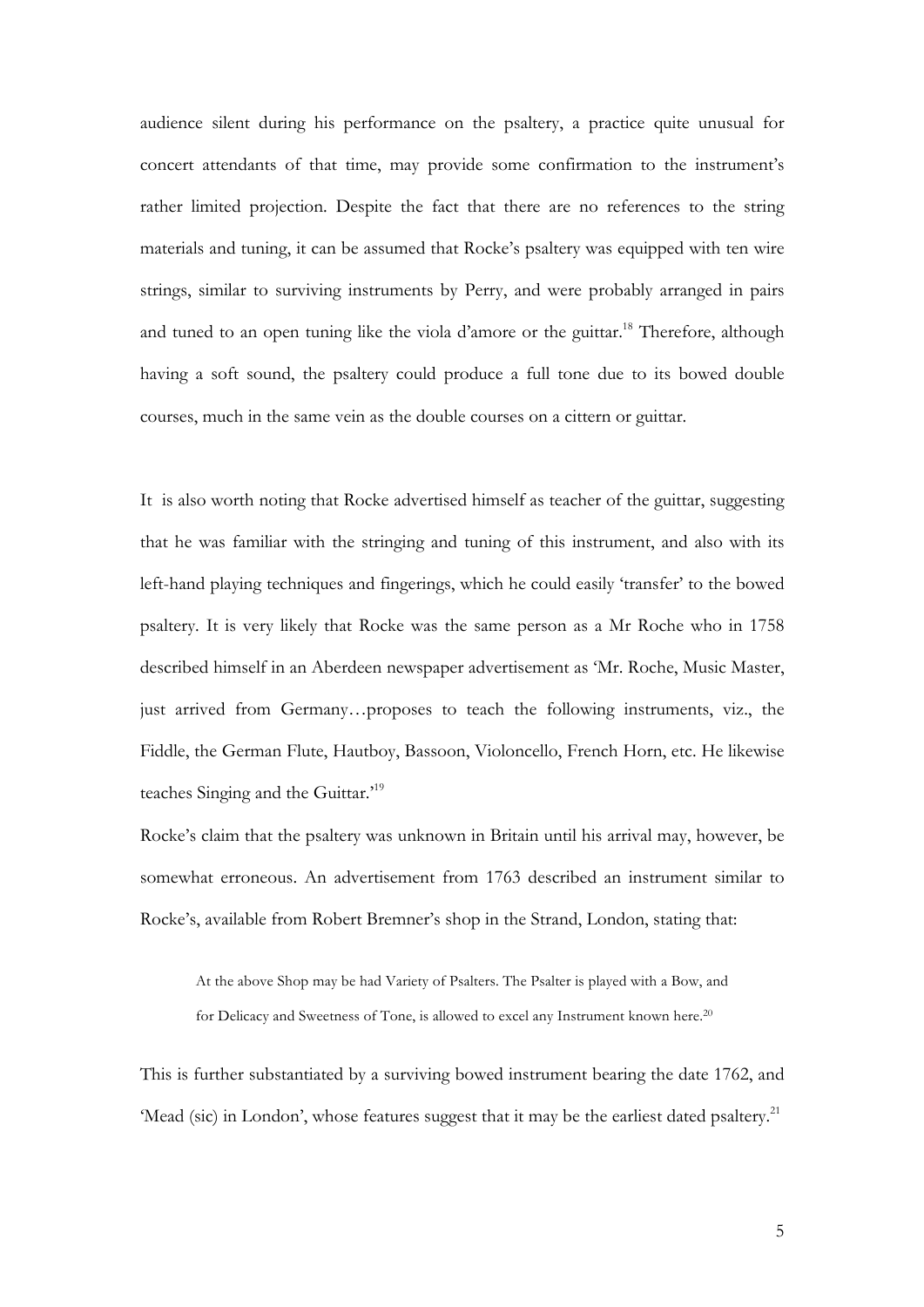### **The Connection to the Guittar**

Rocke was not the only musician who played and taught both the psaltery and the guittar. For instance, Ann Ford included both the 'Saltero' (most likely psaltery) and guittar, among other instruments in her London concerts during the early 1760s.<sup>22</sup> Likewise, in 1783 Isaac Cooper, a musician and dancing master in Banff, Scotland, advertised himself as the teacher of a wide range of instruments including 'the psaltery (viol)', as well as the guittar.23

Towards the end of the eighteenth century the guittar and psaltery also appeared occasionally in concerts in continental Europe. For example, on 10 July 1785 at the Court in The Hague the violist Ambrogio Gilio performed on the 'Satterio d'Amore', while some years later the same musician once played the 'sistre' (a variant of guittar popular in France and the Low Countries) and on several occasions the 'salterio/psalterio' in Felix Meritis, an important centre for contemporary Dutch culture in Amsterdam. These performances by Gilio, who was a member of the Amsterdam music society *Eruditio Musica*, took place on 18 March 1796 ('Giglio on the sistre and singing by Corbiere'), on 9 or 10 February 1798 ('Giglio concert on the Salterio'), and twice on 21 November 1802 ('Mr Laforge Aria Mr Gilio obbligato psalterio' and 'Miss Hendriks and Mr Giglio Duet accompanied with psalterio').<sup>24</sup>

Both the guittar and the psaltery belonged to a group of new, uncommon instruments that were introduced in England and other countries during the mid and late eighteenth century, being mainly addressed to amateur musicians of the upper class. According to Holman, this trend for using 'exotic novelty instruments' in London concerts, which had started in the 1740s 'reached a rather bizarre peak in the 1760s', reflecting 'an increasing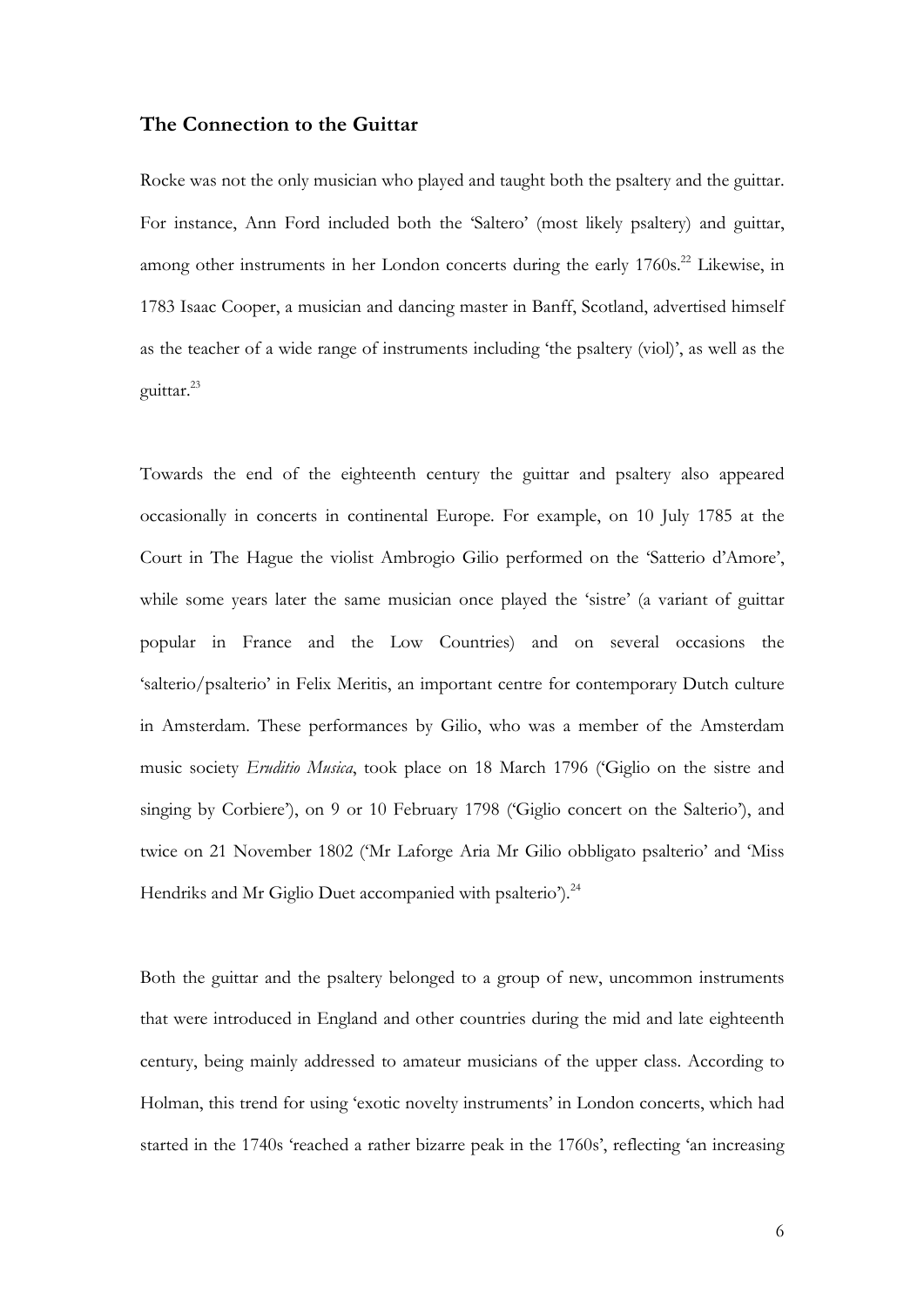desire for novelty generally in fashionable society at this period' as well as 'increasing competition among performers'.25 As Holman has pointed out, apart from the guittar and psaltery other 'exotic' instruments, including the viola d'amore, viola da gamba, trumpet marine, hurdy-gurdy, Æolian and bell harp, musical glasses, mandolin and colascione 'could help performers in London establish a niche'.<sup>26</sup> Moreover, in the highly competitive music scene of eighteenth-century London, professional musicians often 'had to be able to play any exotic instruments their aristocratic pupils wished to learn'27 in order to increase their clientele and bussiness opportunities.

The same, of course, applied to musical instrument inventors, makers and dealers. One typical example shown here is that of Christopher Mason, working 'at the Golden Guittar and Crown, in Bridge Street near Westminster Bridge', who offered for sale 'all sorts of the best Guittars', 'Lutes', 'Mandaleans', 'Æolian Harps' as well as 'Salteros' and and 'Bell-harps' (**Figure 3**). This demand for variety can also explain the numerous unusual bowed instruments, such as the 'Viol D'Venere', violetta marina, Ipolito, 'Violetton', pentachord and basso viola, which appeared in England during the mid and late eighteenth century.<sup>28</sup>

**Figure 3: The trade card of Christopher Mason, 'at the Golden Guittar and Crown', advertising 'all sorts of the best Guittars' as well as 'Salteros' (image reproduced with permission from Tony Bingham).**

Additionally, like the guittar, the psaltery was advertised as an instrument appropriate for the musical activities of ladies, as confirmed by the case of Lewis Vidal, the owner of a music shop in Charleston, North America, who in 1774 advertised himself as the teacher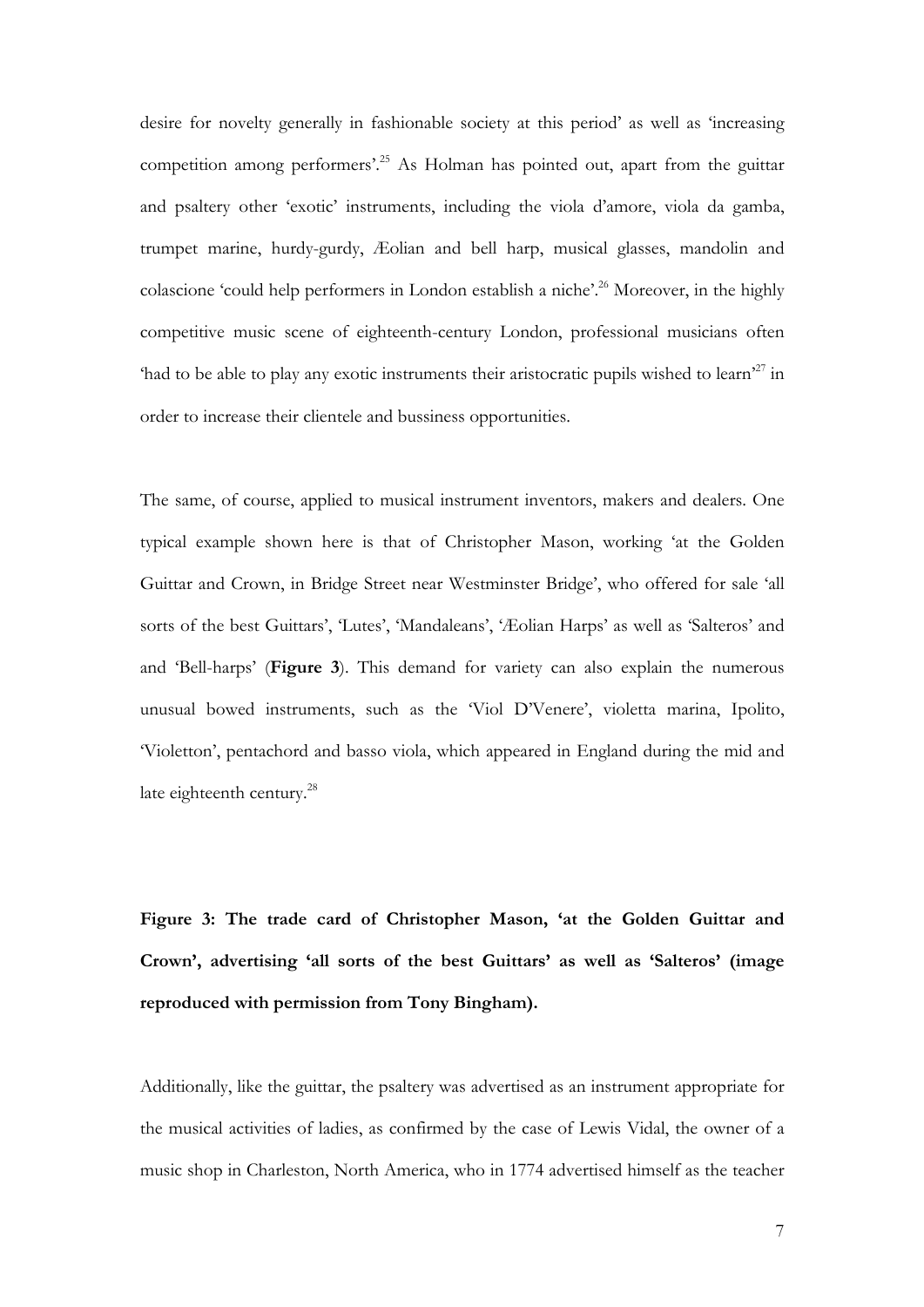of 'several instruments in the Italian taste, such as mandoline, psaltery, English and French guitars, instruments well adapted for the use of the ladies'.<sup>29</sup> Since colonial Americans typically followed the latest fashions coming from England, it is almost certain that the psaltery had a similar role in English society as an instrument primarily for female musicians. Moreover, the phrase 'instruments of the Italian taste' clearly shows that, like the guittar and mandolin, the psaltery was promoted in England mostly by Italian musicians,<sup>30</sup> such as Victor Gonetti, who reportedly played 'the mandolin, English guittar, psaltery and musical glasses<sup>31</sup>.

#### **The Role of the Italians and the Links to the Viola d'Amore**

The role of Italian musicians in the promotion of the psaltery in the British Isles was quite significant. Around the mid-eighteenth century many Italian violin virtuosi were touring England, Scotland and Ireland,<sup>32</sup> frequently performing pieces on the viola d'amore and other uncommon instruments, described above, during their concerts; in the late 1740s and early 1750s some of them were possibly using the psaltery, typically advertising it as a novel instrument that could certainly add more variety to their standard repertoire.

The earliest known reference to the use of psaltery in England dates from 1748, when 'Signor Caruso', an Italian, played 'on the SALTERO, which was never perform'd in any Concert before' during his performances at the King's Theatre in London and at the Salisbury Festival, reportedly being the 'only Master' of the instrument in London'.<sup>33</sup> Two of Caruso's compatriots who may have also performed on the psaltery in the early 1750s, and who in the 1760s taught and played both the guittar and viola d'amore, are Giovanni Battista Marella<sup>34</sup> and Guiseppe Passerini.<sup>35</sup> For instance, a Dublin newspaper advertisement of 1 March 1751 stated that 'Signor Marella will perform a solo on the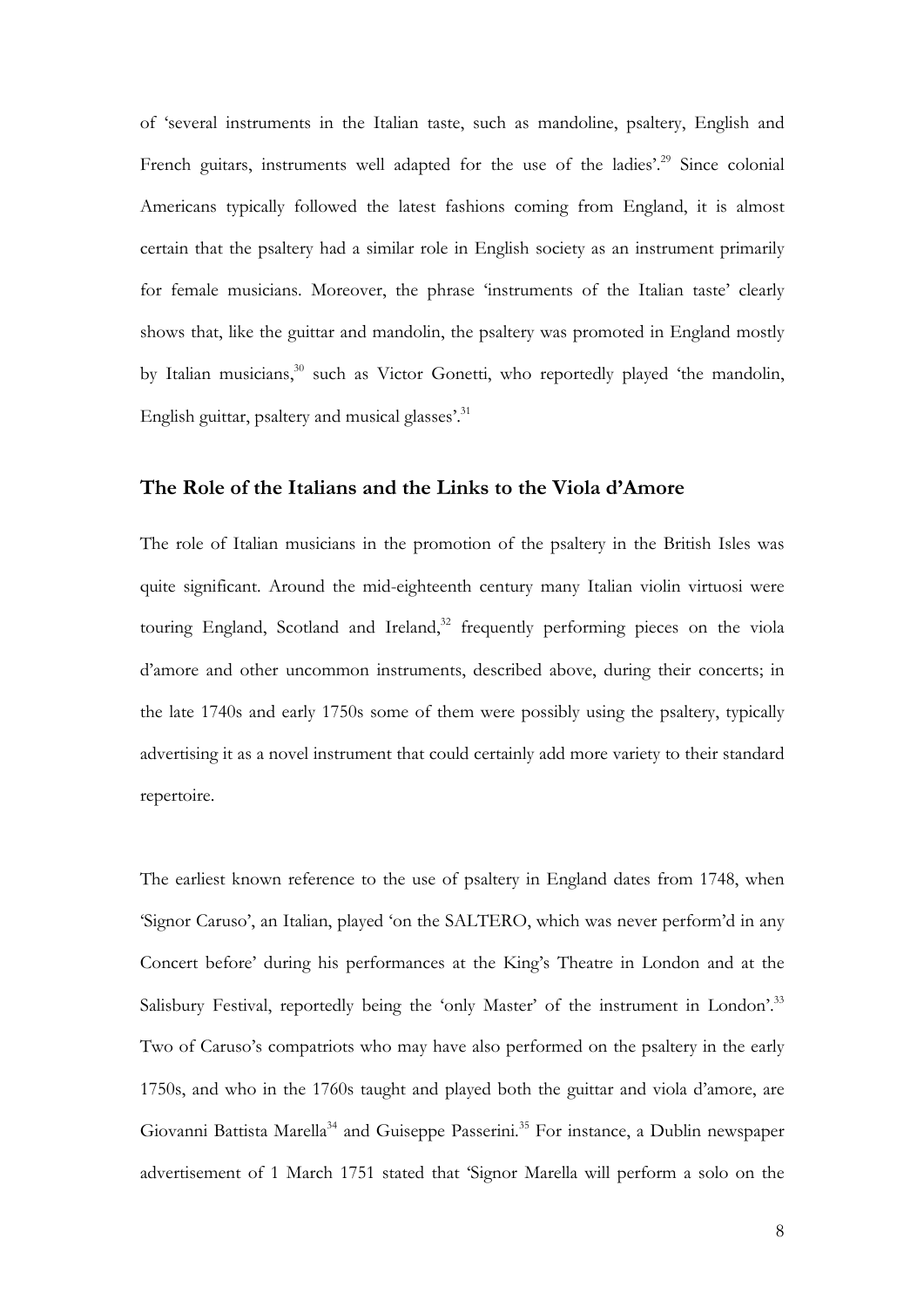Violin, with several new pieces; particularly a grand Concerto compos'd by himself, on a new invented Viola d' Amore, being the first time of his performing on it in this Kingdom.' <sup>36</sup> In 1752, Passerini advertised a concert on a 'new instrument' in Edinburgh, and later performed on the violin alongside Joan Baptista Pla who played the hautboy and 'Psalterion' in 1753. <sup>37</sup> Interestingly, two years later in 1754 another Italian, Niccolo Pasquali, included the psaltery in his concert in Edinburgh, notably also advertised as a new instrument.38 Therefore, it is possible that the 'new invented Viola d' Amore' and 'new instrument' played by Marella and Passerini respectively were similar to, or the same as, the psaltery used by Pasquali.<sup>39</sup>

It is probably the use of the psaltery by Italian musicians in large cities outside London, such as Dublin or Edinbugh, in the 1750s that may have caught the attention of local violin and guittar makers, motivating them to produce psalteries; apart from Thomas Perry of Dublin, mentioned earlier, the only two other known psaltery makers include John Kirk in Edinburgh<sup>40</sup> and Joseph Ruddiman in Aberdeen.<sup>41</sup> But it is another maker, John Frederick Hintz, who deserves a closer look as he was one of the earliest maker of psalteries in London and perhaps the one who introduced this instrument to musicians in Britain.

#### **Hintz and the 'Psaltery' or 'Salitero'**

John Frederick Hintz, who is mainly known as an important maker of guittars, viols, and formerly furniture, was one of the most successful manufacturers of uncommon instruments in mid-eighteenth century London.42 When Hintz died in 1772 his stock-intrade was sold by auction; interestingly, a list of the instruments in a newspaper announcement contains both 'guittars' and 'psalteries':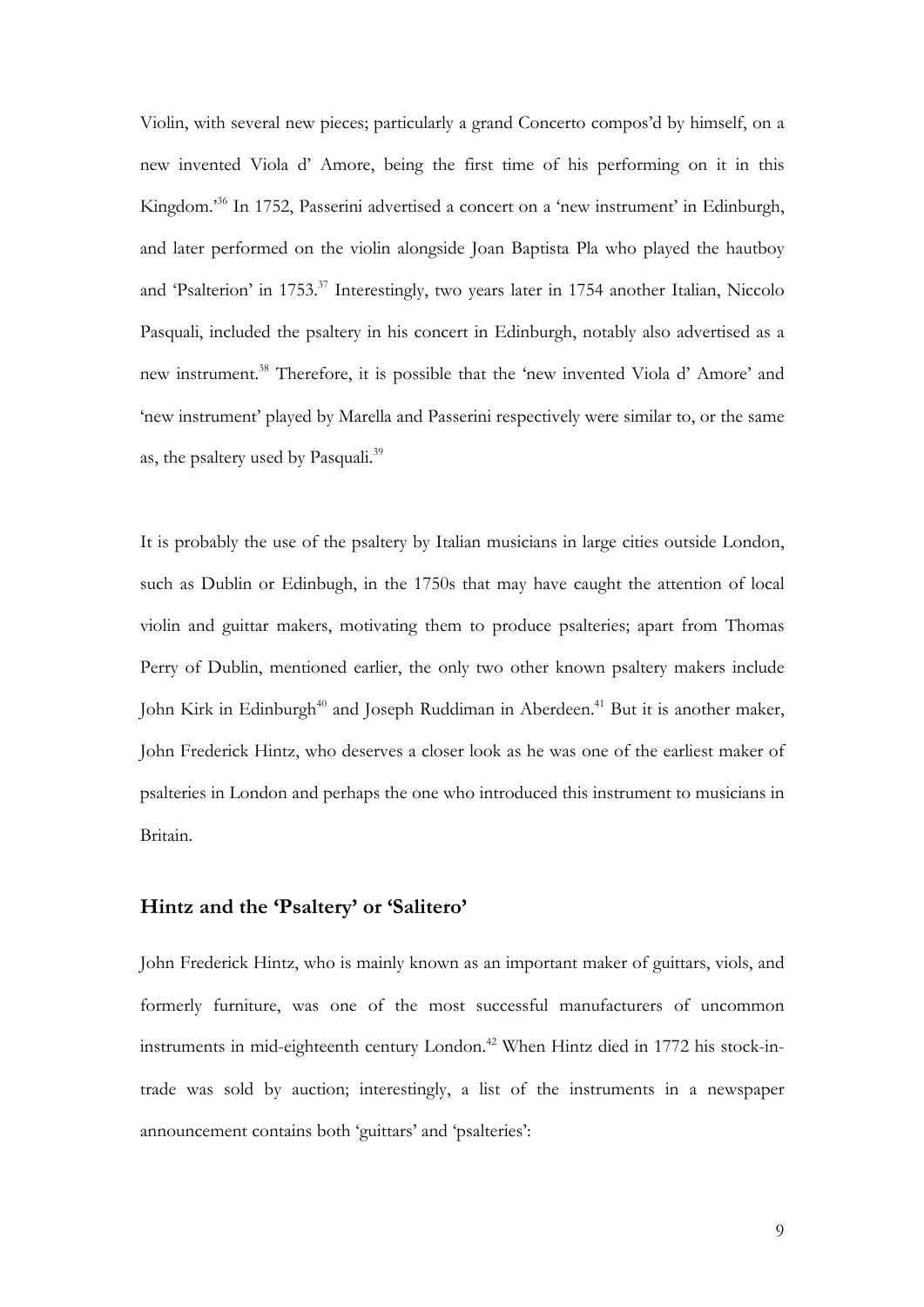MUSIC and PAINTING. Mr. ELDERTON gives notice, that the Musical Instruments, fine Pictures and Household Furniture of the celebrated Mr. Hintz, deseaced, at the corner of Rider's-court, in Little Newport-street, near Cranburn-alley, the sale whereof by Auction was to have begun on Thursday the 13th, is unavoidably postponed till the Thursday the 20th instrant, on account of some of the said instruments being not quite finished. The stock consists of Guittars, Lutes, Violins, Bass-Viols, Dulcimers, Tenors, Harps, Spinnets, Clarichords, Mandolins, Harpsichords, Trumpet Marcens, Forte Pianos, Eolian Harps, German Harps, German Flutes, Viol de Gambo's, Psalteries, &c. It is allowed that Mr. Hintz, was one of the best Guittar-makers in Europe, and that his instruments in general were very excellent. To be viewed on Monday the 17th, to the time of the sale, which will begin each day at eleven o'clock; when catalogues may be had on the premises; and at Mr. Elderton's in Roquet-court, Fleet-street.<sup>43</sup>

Hintz's description as 'one of the best Guittar-makers in Europe' in the above announcement was not simply an exaggeration by the auctioneer. Already in the early 1760s Hintz had made a name as a guittar maker in London, developing an esteemed clientele; in 1763 he was listed in Mortimer's *London Universal Director* as 'Hintz, Frederick. Guittar-maker to Her Majesty and the Royal Family: makes Guittars, Mandolins, Viols de l'Amour, Viols de Gamba, Dulcimers, Solitaires, Lutes, Harps, Cymbals, the Trumpetmarine and the Aeolian Harp.<sup>244</sup> Hintz's output as a guittar maker is confirmed by the large number of surviving guittars in public and private collections (**Figure 4**).

**Figure 4: A typical guittar by Hintz, London, c.1770. Musical Instrument Museums Edinburgh (MIMEd), Edinburgh (Accession No. 310) (Photograph ©The University of Edinburgh, reproduced with permission).**

It is also important to note that in the same year Hintz advertised a 'Guitar called the Tremulant', a 'De L'Amour Guittar, with a Lute Stop', and 'a Guittar to be played with a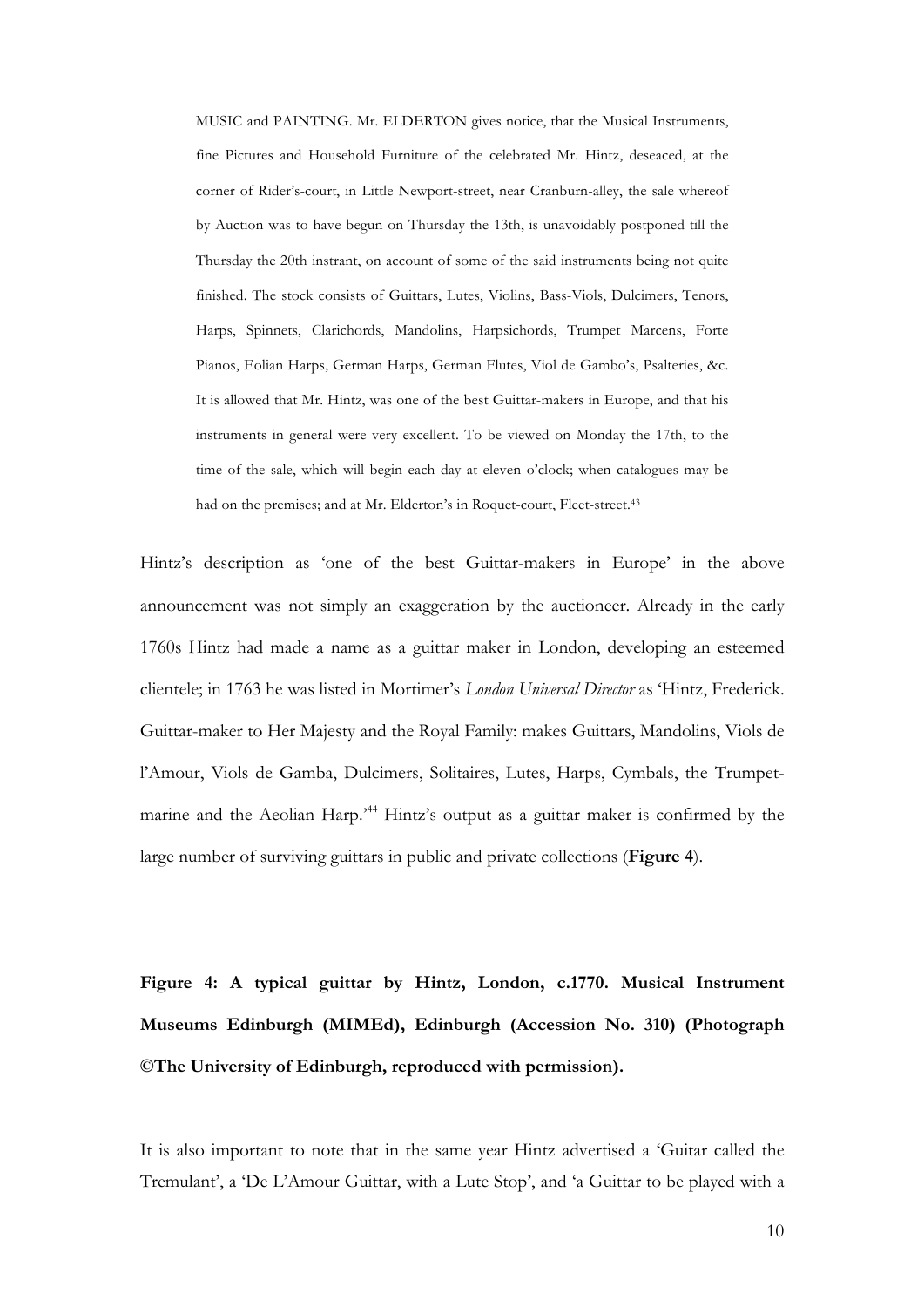Bow, as well as with the Fingers',<sup>45</sup> all of which 'were invented by him', adding that 'Several uncommon Instruments are made and sold at his House, viz. the Trumpet-Marine, Dulcimer, Salitero, Viol de Gamba, Viol de l' Amour, Mandoline, German Harp, Lutes, Æolian harps, &c.' (**Figure 5**).<sup>46</sup>

**Figure 5: Hintz's advertisement in St James Chronicle or the British Evening Post, 27 October 1763 (Image ©The British Library Board, reproduced with permission).**

Moreover, in 1764 John Hawthorn, a watch-maker in Newcastle, announced the sale of several uncommon instruments by Hintz, including 'Saliterous';<sup>47</sup> a watch-maker selling these instruments is of particular note, given the instrument's links to the industry as will be discussed later. The same year the Edinburgh musical instrument maker and seller Neil Stewart, who also offered guittars by Hintz, advertised 'guittars, psalteries, at different prices'; interestingly, the advertisement included a small drawing of a guittar quite similar to those made by Hintz, suggesting that the psalteries sold by Stewart may have also been made by Hintz.<sup>48</sup> In the eighteenth century the names and spellings of musical instruments were not standardised and therefore it is most likely that the 'Solitaires', 'Salitero' and 'Saliterous' mentioned in the 1763 and 1764 announcements, and the 'psalteries' in Hintz's 1772 stock-in-trade, refer to the same instrument.<sup>49</sup>

Furthermore, Rocke's 1777 earlier-cited reference to the psaltery's German origins may provide important evidence to Hintz's role in the development of the psaltery and its introduction to English audiences. Hintz, coming from a German-speaking region, was the earliest maker to advertise the manufacture and sale of guittars from his shop in London, and, as shown above, in the 1760s he produced a wide variety of plucked and bowed stringed instruments and also experimented with new instrument types.

Although he opened his London shop in the early 1750s, Hintz had been active as a musical instrument maker in England from about 1748, working as a member of the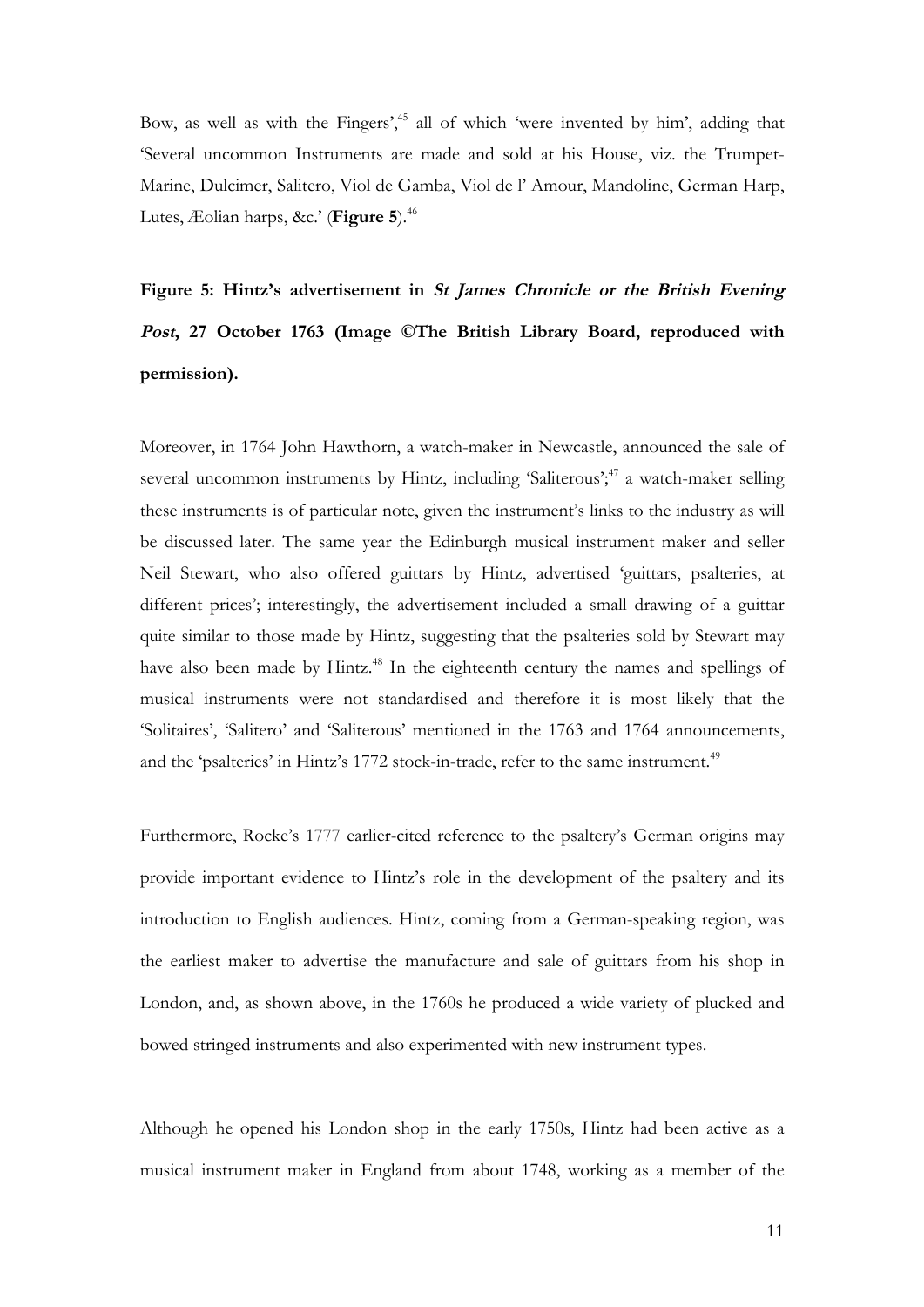Moravian church.<sup>50</sup> As shown above, the earliest reference to the psaltery, concerning Caruso's performance on the 'Saltero', dates from 1748, the same year that Hintz began his musical instrument-making activities in England. Moreover, the 'Viol de l'Amour' (most likely a viola d'amore), an instrument which was quite popular among Moravians,<sup>51</sup> is listed in Hintz's 1763 range of instruments (although it is not included in his stock-intrade in 1772), suggesting that he was familiar with its construction, tuning and playing.

Hintz first arrived in the United Kingdom in the 1730s as a furniture maker, specialising in furniture inlaid with brass decoration. However, Hintz returned to Germany in 1738 for nine years, in which time he trained as a musical instrument maker, before returning to London at the end of  $1747<sup>52</sup>$  During his time in Germany, he stayed predominantly in the north of the country, only going south of Nuremburg to Augsburg.<sup>53</sup> This is significant in understanding Hintz's knowledge of the viola d'amore: the viola d'amore initially existing as a viol strung with bowed wire strings (see **Figure 6**), and subsequently transitioned into an instrument with bowed gut strings and wire symathetic strings.

**Figure 6: An unlabelled wire-strung viola d'amore by Skotschofsky of Darmstadt, 1720s. Musical Instrument Museums Edinburgh (MIMEd), Edinburgh (Accession No. 333) (Photograph ©The University of Edinburgh, reproduced with permission).**

A period of overlap occured c.1690-1735 where both versions of the instrument were produced; notably, the wire-strung version developed from Nuremburg northwards,<sup>54</sup> whereas the sympathetically-strung instrument was initially confined to the Alpine regions of Germany and Austria.55 This means that Hintz would be familiar with the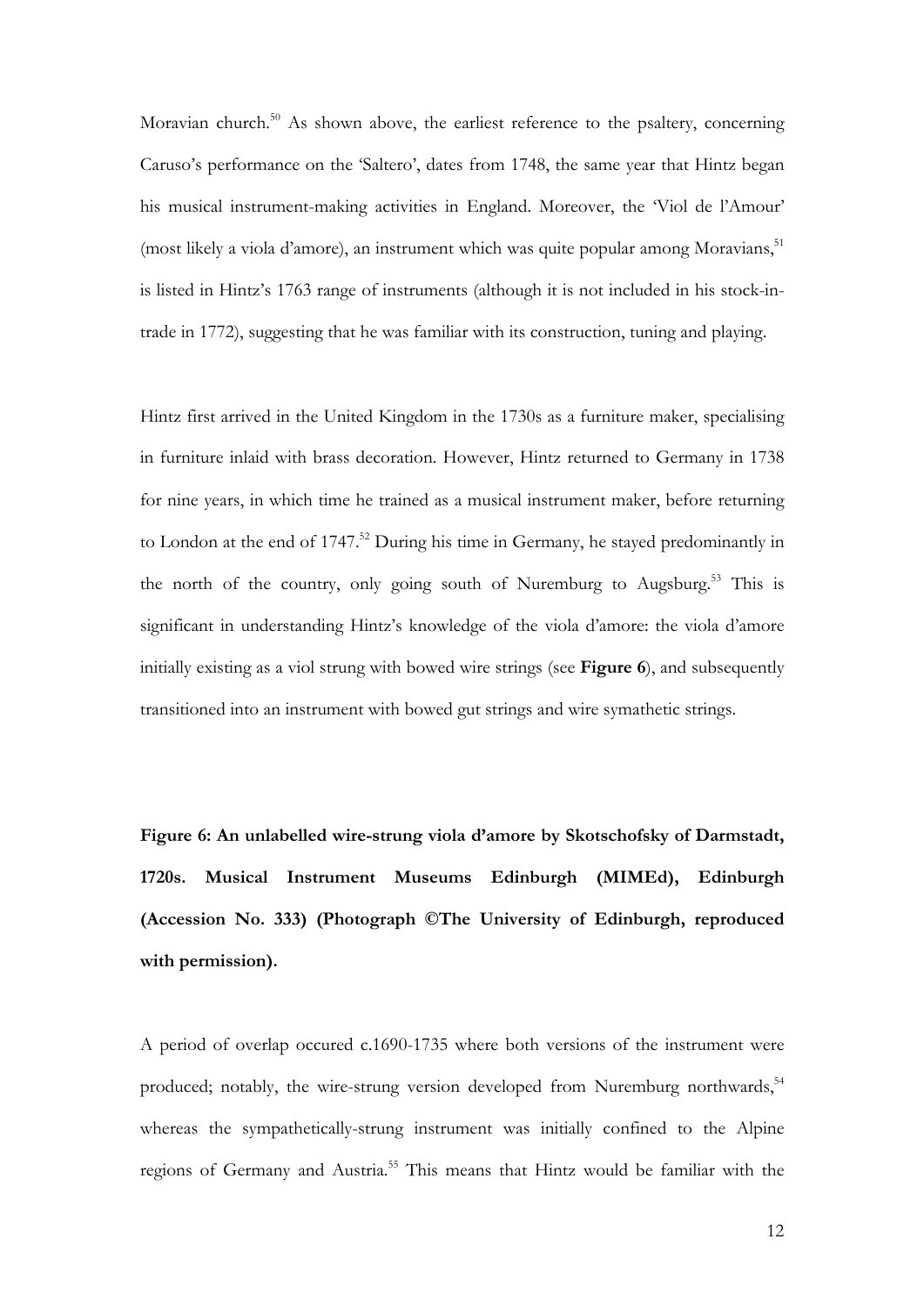wire-strung viola d'amore, rather than the later model with two sets of strings, and this may explain the reason why the bowed psaltery came into being. It is unclear if Hintz's 'Viol d'Amour' would be constructed with one or two sets of strings, but can perhaps be suggested that the early models from his shop would have just bowed wire strings.

It is also worth noting that a rectangular bowed instrument known as the 'Psalterer' was used in England during the early eighteenth century 'to help the psalm singers to learn their tunes and pitch their voices'.<sup>56</sup> The instrument was essentially a long box with one, and latterly three, gut strings attached over a small bridge; no known suriving examples exist.<sup>57</sup> It is quite possible that Hintz created a new bowed instrument basing its features on the old wire-strung viola d'amore, but perhaps amplifying the volume of a particularly quiet instrument by adopting the double courses used on the Moravian cittern and later also on the guittar. In choosing a name inspired by the older 'Psalterer' to associate it with religious rather than secular music, it would render the psaltery suitable for use in Moravian worship.<sup>58</sup> If this assumption proves to be correct, it is probably Hintz, and certainly not the repeatedly suggested Perry, who was responsible for the development of the psaltery, and this at least some years before Hintz started making guittars.

# **Etymology: 'Psaltery', 'Salitero', 'Salterio' and 'Salter'**

It is clear from the analysis so far that the psaltery emerged under several variations of the name. Perry was noted as making 'salters', which is presumably either a shortening of psaltery, or a misspelling of the Gaelic 'saltair' (psaltery) being that is pronounced similarly. As shown earlier, Hintz was listed as selling 'solitaires' and the 'salitero' in 1763, presumably both the same instruments, and the same as the 'psalteries' listed in his 1772 stock-in-trade. While these instruments may arguably be separate entities, one being the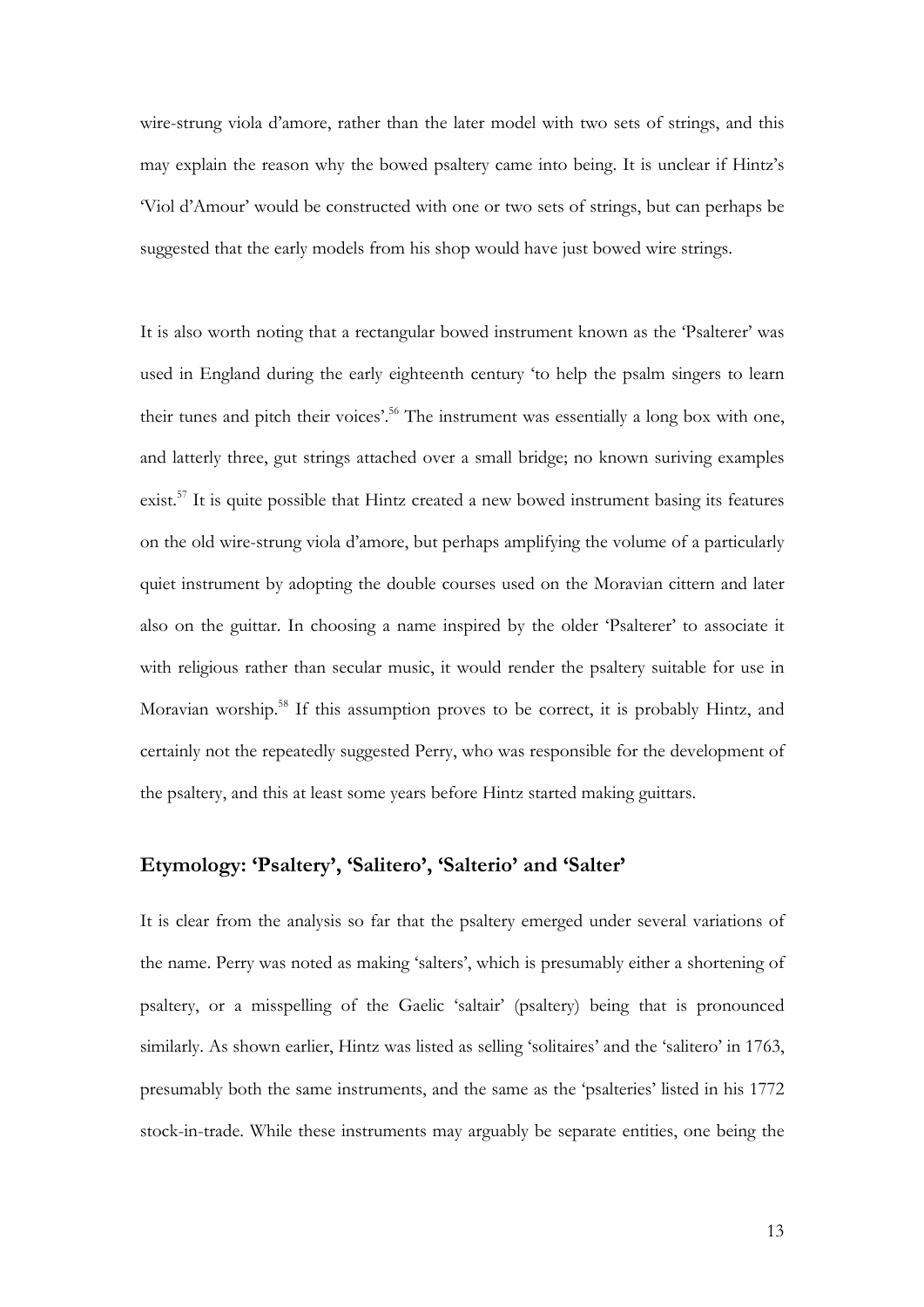bowed instrument observed here, and another being the traditional plucked instrument, an advertisement from 1767 perhaps confirms that they are one and the same:

Six Sonatas for the Saltario, or English Psaltery, and Harpsichord. Composed by Robert Crome. Price Half a Guinea. […] The former Instruments, made by the Inventor, and greatly-Improved by the Author, with the addition of a Mandolin Stop. These Instruments are so contrived that the Performer may with great Facility accompany either Voice or Instrument, in all practical Keys major or minor.59

The reference to the instrument as the 'English Psaltery' is noteworthy as it may have been used to distinguish it from another type of psaltery, sometimes called the 'Italian Salterio', which was commonly performed at the same time in England and most likely plucked.60 For example, in 1779 an announcement in a provincial newspaper mentioned that one 'Signora Rossi' would perform 'a Sonata on the Italian Salterio, a very sweet Musical Instrument<sup>161</sup>. Notably, in 1768 Crome advertised a new book of music for the 'British Psaltery and Harpsichord, or Forte Piano', perhaps alluding to the spread of the instrument to the rest of the British Isles.<sup>62</sup>

# **Organological Observations of a Hybrid Instrument**

The psaltery observed in this article undoubtedly has a strong resemblance to the viola d'amore, and it is understandable why the two instruments have been associated with one another.63 Extant psalteries by Perry, Kirk, Ruddiman, as well as an instrument with unverified initials, all share a similar body shape, pertaining to a small viol in its outline, and the sound holes could be said to resemble the flame-type design found on violas d'amore and englische violets.

The viola d'amore has a somewhat complex history; it did not begin life as merely a viol strung with additional sympathetic strings. The first descriptive reference to a viola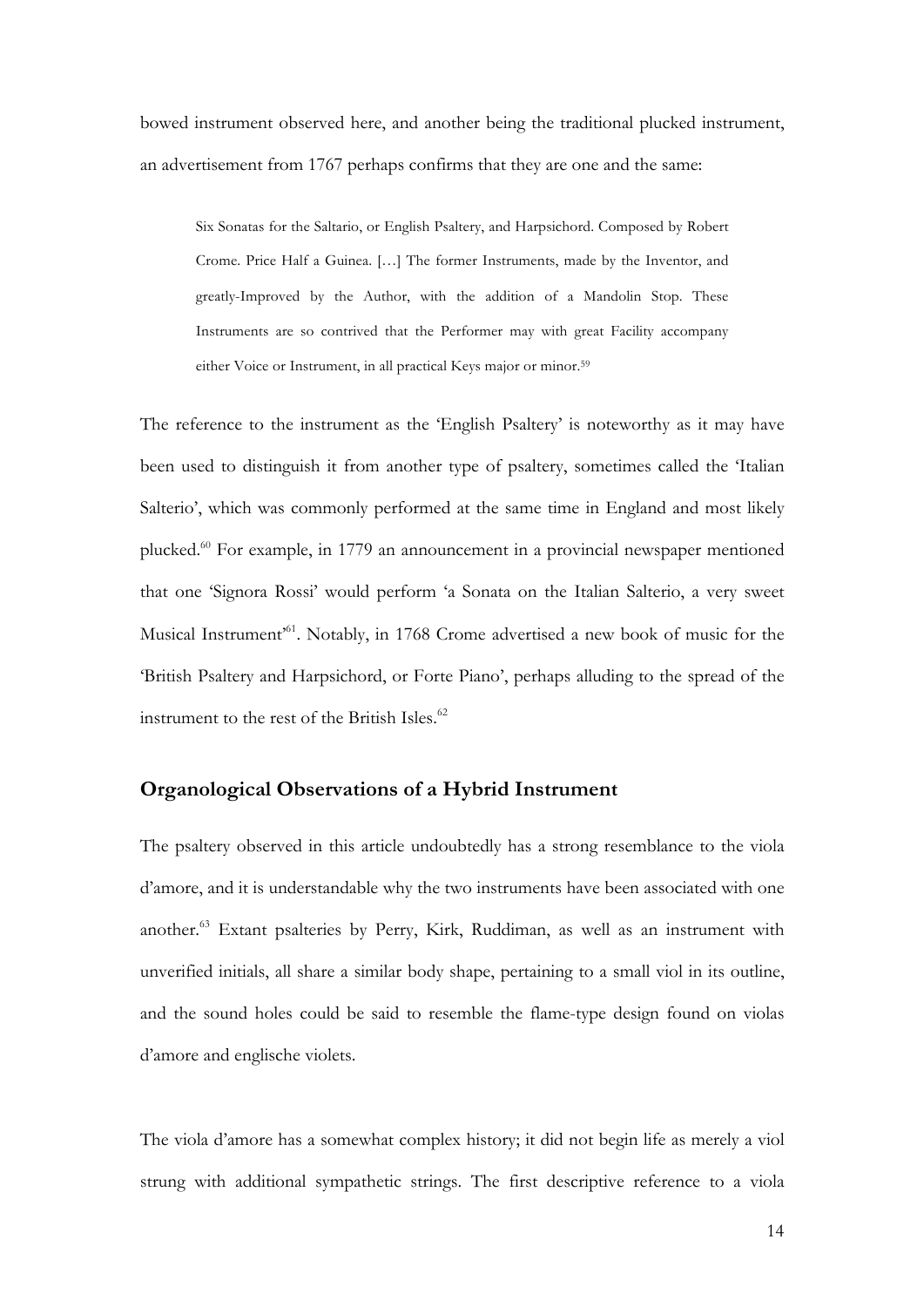d'amore comes from 1679 in England, when John Evelyn noted its peformance in a concert, commenting on its 'novelty' and 'sweet' sound.<sup>64</sup> The instrument witnessed by Evelyn had five strings of wire, and no sympathetic strings, and for all intents and purposes was a treble viol strung with wire strings instead of gut, played in the manner of a violin (on the shoulder) in an open tuning. Additional accounts of the viola d'amore cite a similar construction and usage, although the number of strings increased to six. It is around the turn of the eighteenth century that the instrument begins its transformation, changing its wire strings for gut, and adding wire sympathetic strings that ran under the fingerboard.<sup>65</sup>

The old wire-strung viola d'amore adopted the construction of a small viol, having ribs flush with the front and back, a flat back with a canted upper bout (where the top portion of the upper bout slopes in towards the neck) and a tailpiece with hookbar attachment. The viola d'amore adopted the flame-shaped soundholes early on in its history, with the majority of instruments utilising this design. It is most probable that this shape came from the flamed comma design found on early English viols, in German and Dutch viol iconography, and on early extant barytons. On a functional basis, the difference between the viola d'amore and a standard viol is merely the material of the strings, and we rely on two pieces of iconographical evidence to support this difference: a painting of Lady Sabina Imhoff holding a viola d'amore and a painting attributed to Anthony Leeman of a lute, violin and viola d'amore (**Figure 7**).<sup>66</sup>

**Figure 7: A painting attributed to Anthony Leemans c.1675, held by the Germanisches National Museum (GNM), Nuremberg (Accession No. GM1268) (Photograph ©Germanisches National Museum, reproduced with permission).**

15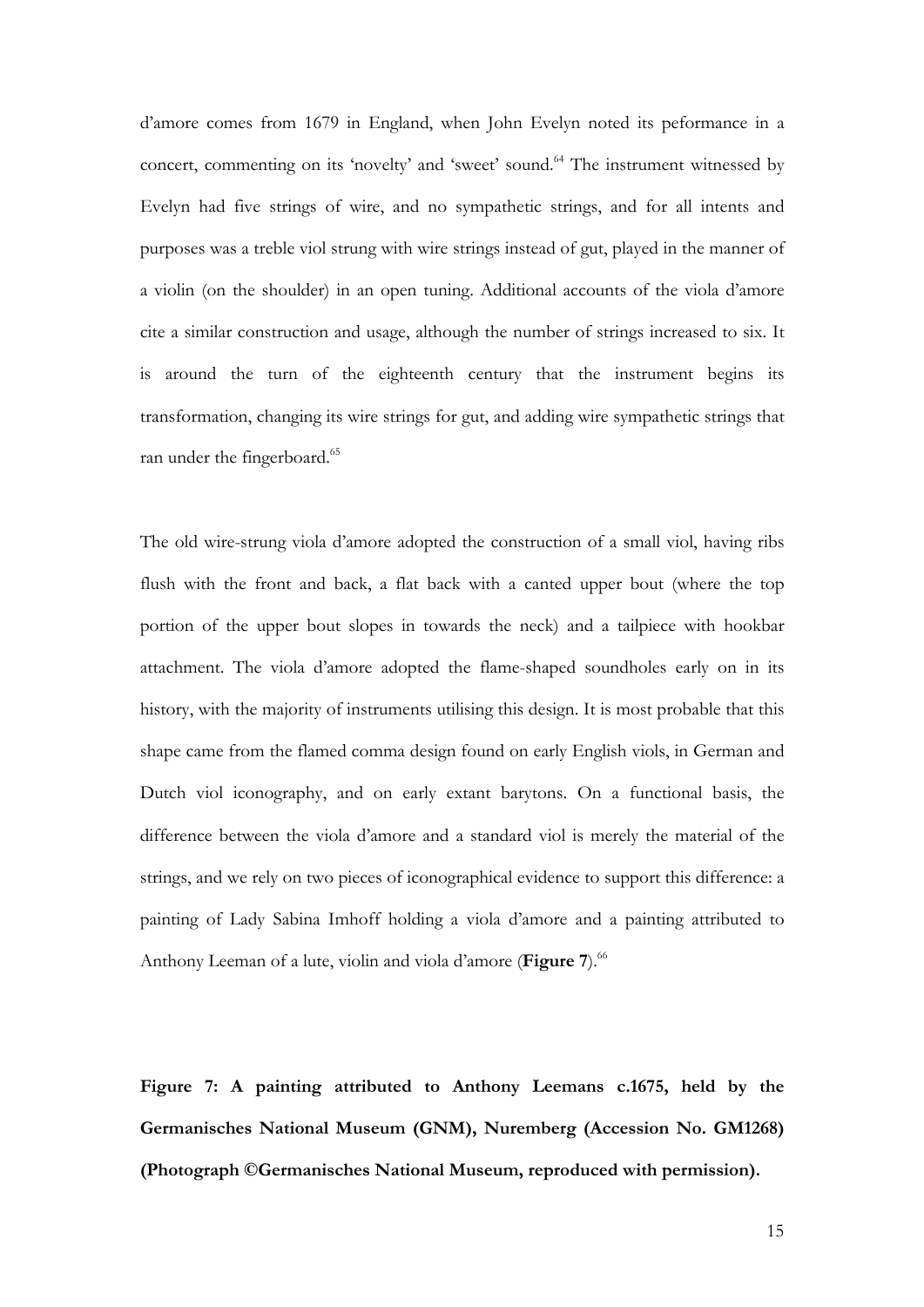The instrument painted by Leemans, as well as the painting of Sabina Imhoff, shows a viola d'amore of six strings, each with identical sound holes, the shape of which is closely associated with the workshop of Joachim Tielke of Hamburg.<sup>67</sup> Both instruments depicted contain ivory pins in the tailpiece where there would normally be holes for strings to pass through to be knotted. While gut strings may be attached to these pins, it is arguable that these pins indicate the securing of wire strings. Such pins are found on most wire-strung instruments, such as orpharions, bandoras and guittars, as well as for securing the sympathetic wire strings found on englische violets and later sympathetically-strung violas d'amore. Another instrument with a similar string attachment is the viole d'Orphee, a wire-strung type of viola da gamba invented by Michel Corrette, that had its wire strings attached to steel nails on the underside of the tailpiece. Interestingly, in his presentation of the instrument, Corrette relates the viole d'Orphee to other 'harmonious instruments such as clavecins, organs, harps, guitars, mandolins, violas, citterns', adding that it is 'most analogous to the human voice', possibly due to the resonant sound of the bowed metal strings.<sup>68</sup>

The psaltery takes on elements of this design, notably the body shape and size, and the use of ivory pins in the tailpiece to secure the wire strings. However, the body of the psaltery also takes on the popular design of the violin, with overhanging front and back plates, as well as a swell back; this is contrary to the flush ribs and flat back of the viola d'amore.

In contrast, the use of double courses and brass tuning mechanisms on the psaltery nod towards the influence of the guittar. Developed during the mid-to-late eighteenth century, the guittar rose to popularity within the upper classes as an elegant, affordable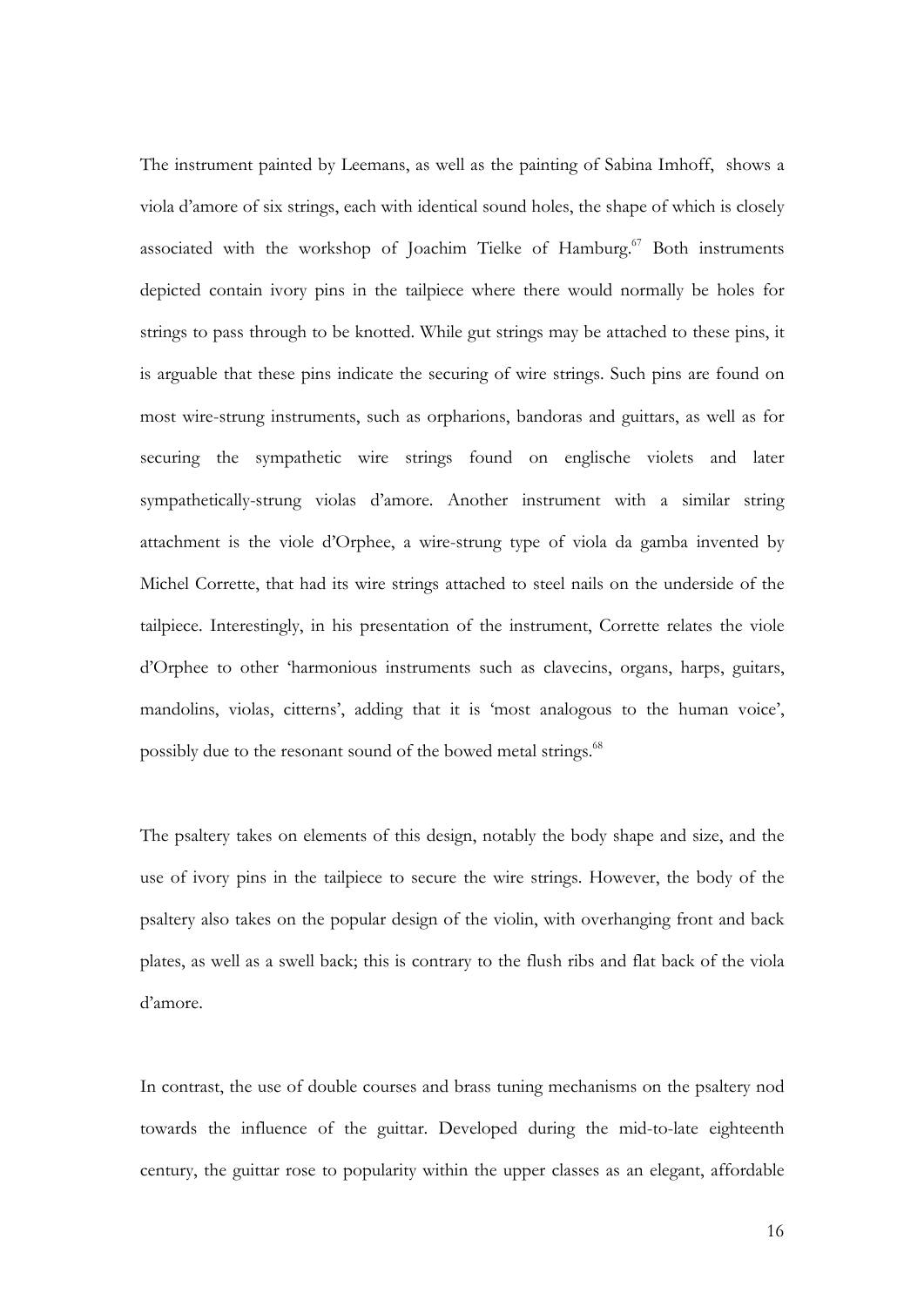and easy instrument for females to learn, exemplified by the guittar's extensive iconography and strong presence in contemporary literature, poetry and theatre.<sup>69</sup> The majority of guittars were strung with two single and four double courses of wire strings, secured to the lower rib of the instrument with ivory pins, and tuned at the pegbox initially by wooden lateral pegs (as those used on a violin), and subsequently by either brass tuning machines or a watch-key mechanism. The instruments tended to be of an ornate nature to appeal to the wealthier classes, utilizing materials such as ivory, tortoiseshell, mother-of-pearl, gilt and exotic woods.

The psaltery is influenced by two key features of the guittar: the stringing and tuning mechanisms. The use of double courses is highly significant, with many psalteries having a total of ten strings, although two extant examples by Perry have just six single strings, perhaps taking influence from the original wire-strung viola d'amore. The majority of psalteries also use brass tuning machines or the watch-key mechanism, with only two instruments possessing traditional lateral wooden pegs.70 The decorative nature of psalteries by Perry, usually having inked purfling on the soundboard and being equipped with ivory-veneered fingerboards and inlaid square finials as those found on guittars by him or other makers (**Figure 8**), further support the link to guittar lineage.

# **Figure 8: A typical guittar by Perry, Dublin, c.1790. Taro Takeuchi Collection, London (Photograph by Taro Takeuchi, reproduced with permission).**

Moreover, from a player's perspective, the psaltery, viola d'amore and guittar have an arched fingerboard and employ open tunings, offering the same 'feeling' or 'touch', as well as similar fingering patterns, for the left hand. It is undoubtable that the psaltery was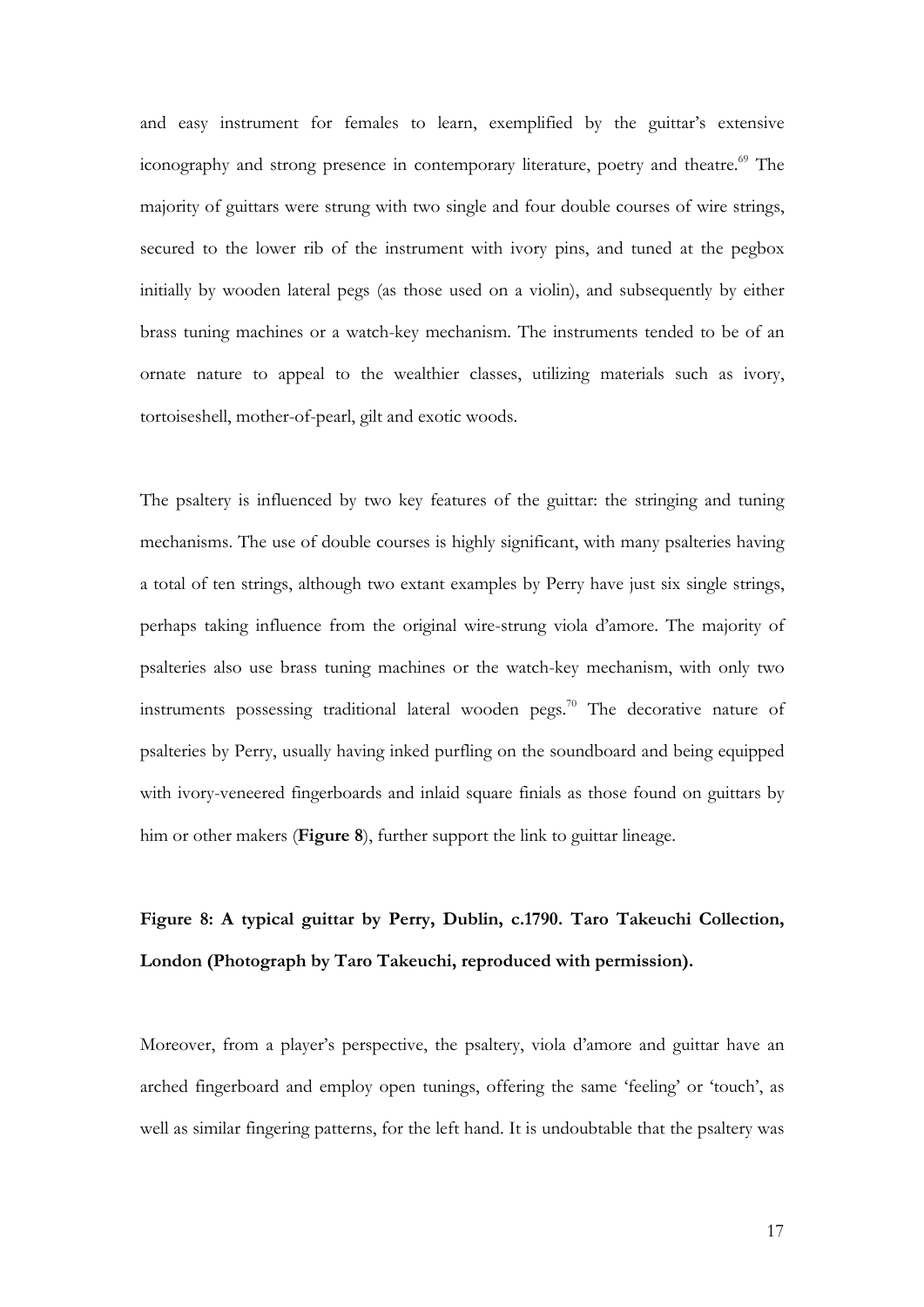heavily influenced by both the old wire-strung viola d'amore and guittar, and appears to be a hybrid of both.

### **Hintz's Rival: Reinerus Liessem**

While the focus of this study has orientated around the work of Hintz, some consideration should be given to his rival, and fellow German, Reinerus Liessem. Liessem was an immigrant of German origin, and based on genealogical records his surname almost exclusively hails from the Rhineland region during the early eighteenth century. A number of instruments by Liessem survive, including violins and latterly guittars; it is unclear whether the early instruments are by the same hand as the later guittars. Most of the surviving violins have what is called a 'one-piece back' (instead of the more common two-piece), and the patina, or figure, runs very close to the horizontal, rather than sloping on the diagonal.

It is uncertain when Liessem moved to the United Kingdom, with the earliest known record of the surname Liessem in London dated 1752, being the burial of 'Nicholas Liessam' at St Anne's Church, Soho.<sup>71</sup> It is possible that this was a son of Liessem, given that a further record dated 1759 records the burial of a 'Margaret Liessem' that was marked 'child'.<sup>72</sup> This would therefore place Liessem in England c.1750.<sup>73</sup> Interestingly, an instrument advertised as 'Viola Da Gamba converted to English Cittern dated 1762' (**Figure 9**), mentioned earlier, bears the handwritten label 'Mead in London 1762 / R  $L^{3.74}$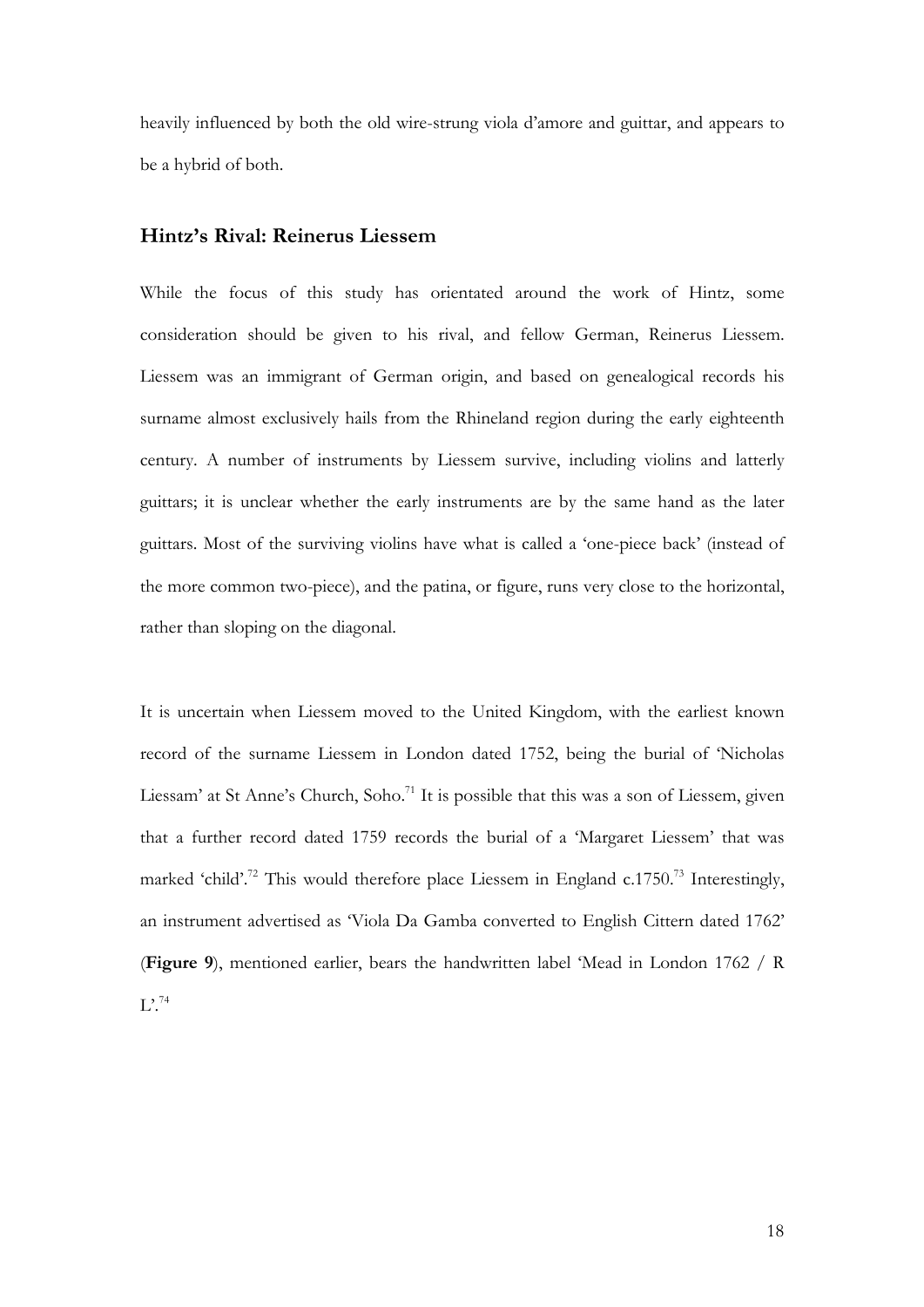**Figure 9: Psaltery labelled 'Mead in London 1762 / R L' (Photograph reproduced by kind permission of Andrea and Roger Bruderlin of www.earlymusicalinstruments.com).** 

Unlike a violin, the 'label' is written in ink directly onto the centre of the back inside the instrument. Additionally, the 'label' faces the treble side instead of the bass (**Figure 10**). The inking of the label directly onto the wood strongly indicates the influence of a guittar workshop, where the labels were sometimes written in a similar manner, directly under the near-central rosette. However, extant guittars by Liessem usually have paper labels pasted inside the body as well as stamps outside, but not inked signatures.

The mis-spelling of the word 'made' implies a maker less fluent in English, or someone, such as an apprentice, that was not entirely literate. The intials 'RL' may very well indicate Reinerus Liessem, had it not been for his death, and subsequently proven will, being dated to the year  $1760$ .<sup>75</sup> However, it appears that Liessem had a son, also called Reinerus, and thus implies, by tradition, that he would be Reinerus' (i) eldest son.

**Figure 10: Handwritten label inside psaltery 'Mead in London 1762 / R L'. (Photograph reproduced by kind permission of Andrea and Roger Bruderlin of www.earlymusicalinstruments.com).**

Reinerus (ii) is noted as starting a seven year apprenticeship in 1763 with John Basire, a clockmaker in London. This is highly significant in the history of Reinerus (i) in terms of his earliest, and also the oldest dated surviving guittar. An apprenticeship was usually arranged between fathers who were friends or business associates, and were commenced no later than the age of  $14<sup>76</sup>$  which in this case would make Reinerus the junior (ii) no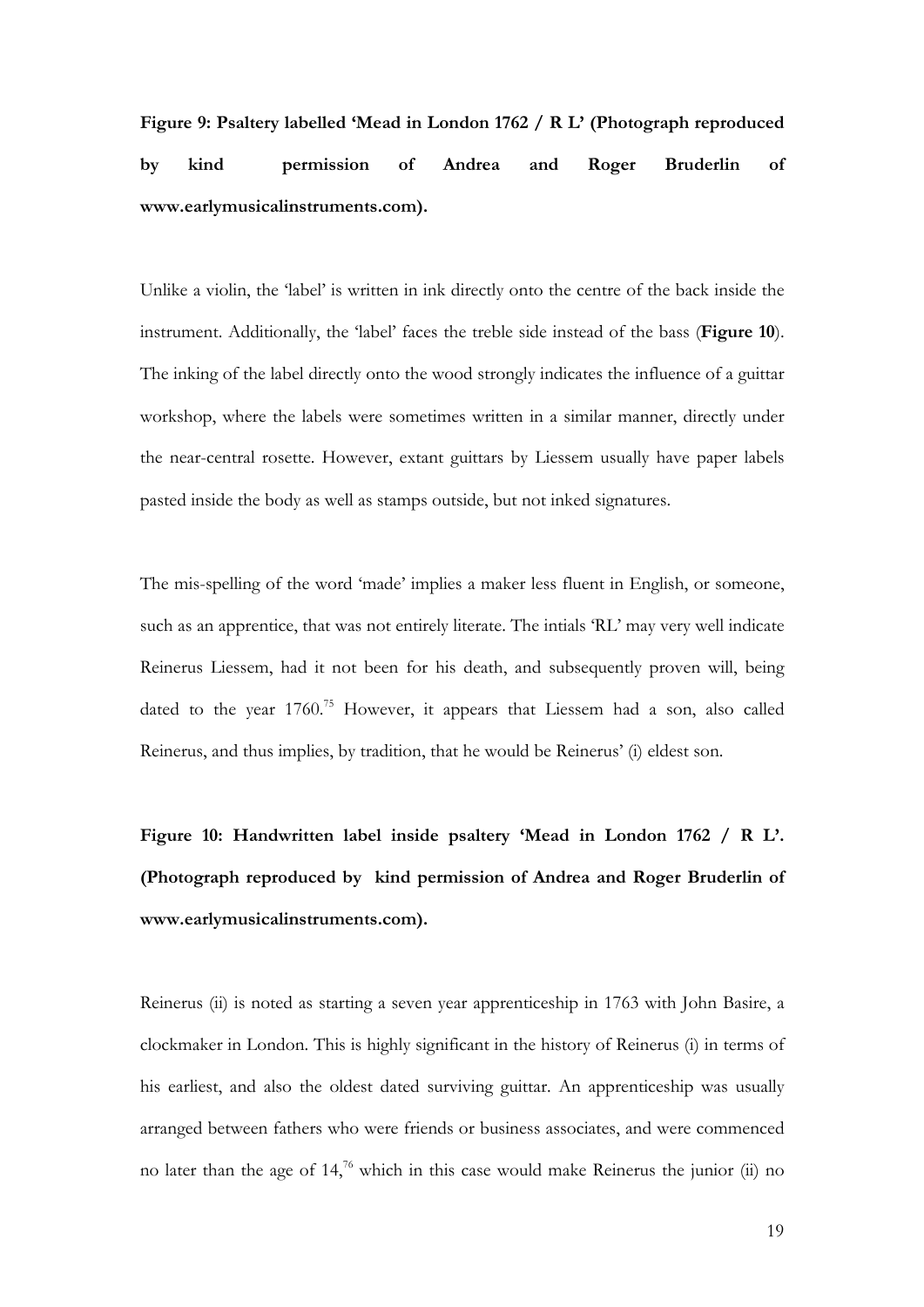older than 11 years old when his father passed, thus resulting in him not apprenticing in the family firm.<sup>77</sup> The earliest extant guittar, dated 1756 and coincidentally made by Liessem<sup>78</sup>, does not have wooden pegs to tune the strings, but has what is called a watchkey mechanism, where spindles are turned to move a hook up and down vertically to lengethen and shorten the string. It is thought that this mechanism was developed to help hold the less forgiving wire strings in tune.<sup>79</sup> It may, therefore, be possible to suggest that John Basire, a presumed friend and associate of Reinerus (i) manufactured the mechanisms for the instruments. Notably, an instrument held in Edinburgh, of the same form to the privately owned 'RL' instrument, contains an identical watch-key mechanism, being markedly different from later models due to having protruding rather than recessed spindles (**Figure 11**), and thus the mechanism, and perhaps the instrument, can be dated somewhere between 1755 and 1765.80

**Figure 11: Headstock of a psaltery labelled A. Stewart of Glasgow, undated but probably c.1820. Neck and headstock appear to be a later addition to the psaltery's body, with the body probably mass-produced c.1760. Tuning mechanism probably transferred from original neck. Musical Instrument Museums Edinburgh, Edinburgh (MIMEd) (Accession No. 951) (Photographs by R. Durkin, reproduced with permission from The University of Edinburgh).**

Whether Liessem and Basire invented the mechanism, or merely replicated a previously known device, remains unclear. However, given the shape of the 'RL' psaltery, it can perhaps be suggested that influence was taken from the French Quinton, a five-string instrument tuned like a violin but played in the manner of a viol. $81$  Curiously, the ribs join the neck in the same fashion on some French quintons as they do on the 'RL' and two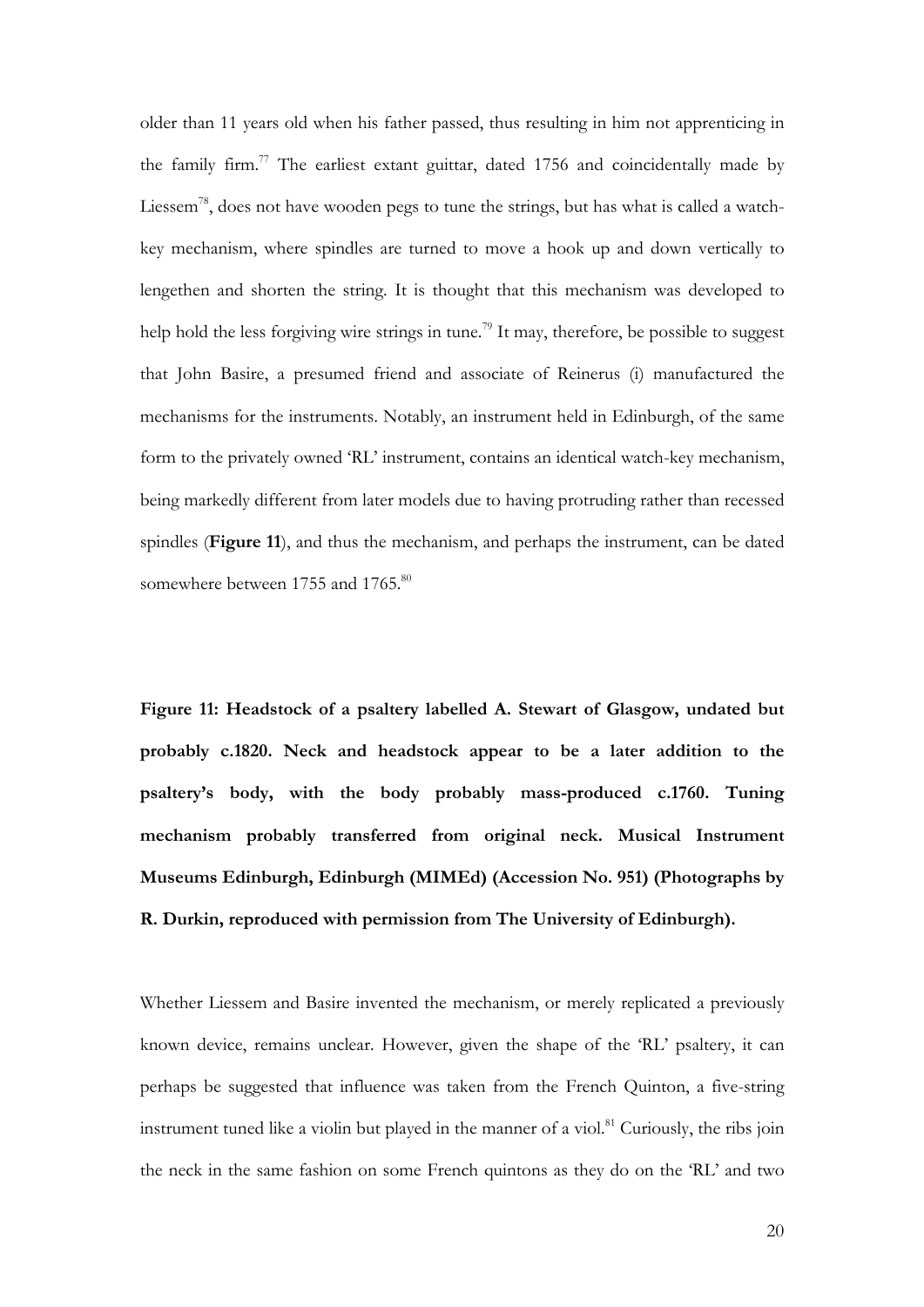other unlabelled psalteries: the rib rises towards the button, creating a sloping join with the neck.

So who made the instrument labelled 'RL' since Reinerus died in 1760, and his son entered a different trade? The 'RL' instrument ,and the two held in Edinburgh, display the hallmarks of Liessem's violin and guittar making, having a one piece back with a horizontal figure. It therefore stands to reason that the instruments were made, at least in part, in Liessem's workshop, most probably by his apprentice Thomas Brett or any other workers still within the firm, and that Liessem's name, along with his solid reputation, was still in use posthumously. However, this does not suggest that Liessem invented the psaltery, but perhaps highlights a strong initial link between the German musical instrument-making community of London and the newly-invented instrument.

#### **The 'Concerto per Salterio': Musical Analysis**

At the back of a manuscript of mid-eighteenth century harpsichord music, held in a private collection, there exists two previously unattributed concertos, marked 'per Salterio'. While it has been assumed that the works may have been for the plucked psaltery, and certainly such an instrument went through a resurgence in Italy at this time, the music does not lend itself to performance on a plucked instrument. Both concertos feature three movements (Allegro-Largo-Allegro), and both are marked in the key of D major for where the psaltery plays, having two staves – melody and basso continuo – with some figured bass markings throughout. The only movement that is not in D major is the Largo Assai from the first concerto, being in D minor, that is notably marked 'Senza Salterio'. The work contains not only slurred passages and long tied notes, but also four note chords, double stops, and what would appear to be left-hand pizzicato.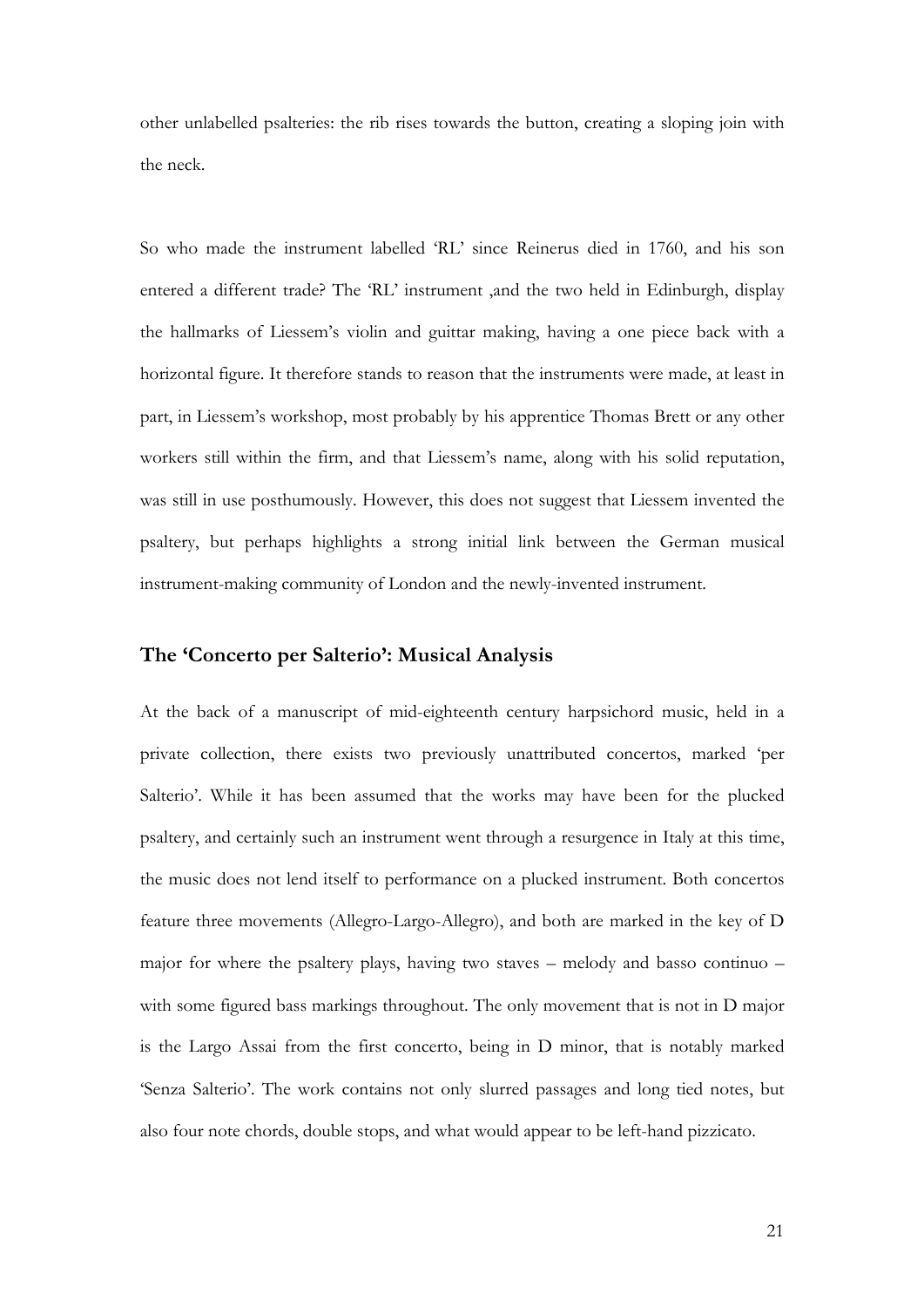The similarity between this work, and music for the predominantly D major tuned viola d'amore is striking, with the notes of the work seemingly idiomatically written for the instrument. The first concerto, on the most part, can be performed on the violin comfortably, with only a small number of slightly awkward, but achievable double stops. Most passages seem somewhat suitably written for the violin, and in general the concerto is in a Vivaldian style.

It is in the second concerto that the work is clearly defined for the psaltery. The opening of the first Allegro begins with a four-note chord in D that can only be performed on an instrument that utilizes open tunings, and sits comfortably under the fingers on a psaltery, or viola d'amore tuned in D major. The movement contains many passages of thirds, most of which cannot be clearly facilitated on a violin but are easily played on a psaltery, and a few stops of a sixth; the use of thirds and sixths is typical in viola d'amore writing due to the tuning of the strings. The final movement, also Allegro, is faster and utilizes more typically Vivaldian patterns of fast repeated notes and brief ascending and descending scalular passages, and carries the hallmarks of a finale-type movement.

The central Largo of the second concerto (**Figure 12**) proves the most interesting. Not only does it use passages of thirds and sixths, but it also appears to involve left-hand pizzicato: a technique used in some 18<sup>th</sup> century viola d'amore repertoire. The movement opens with an E, and it is quickly apparent that the work, despite being indicative of D major, is in fact in A major. It can therefore be assumed that the key signature, in this case, informs the performer what tuning to have their psaltery in rather than stipulating the key of performance.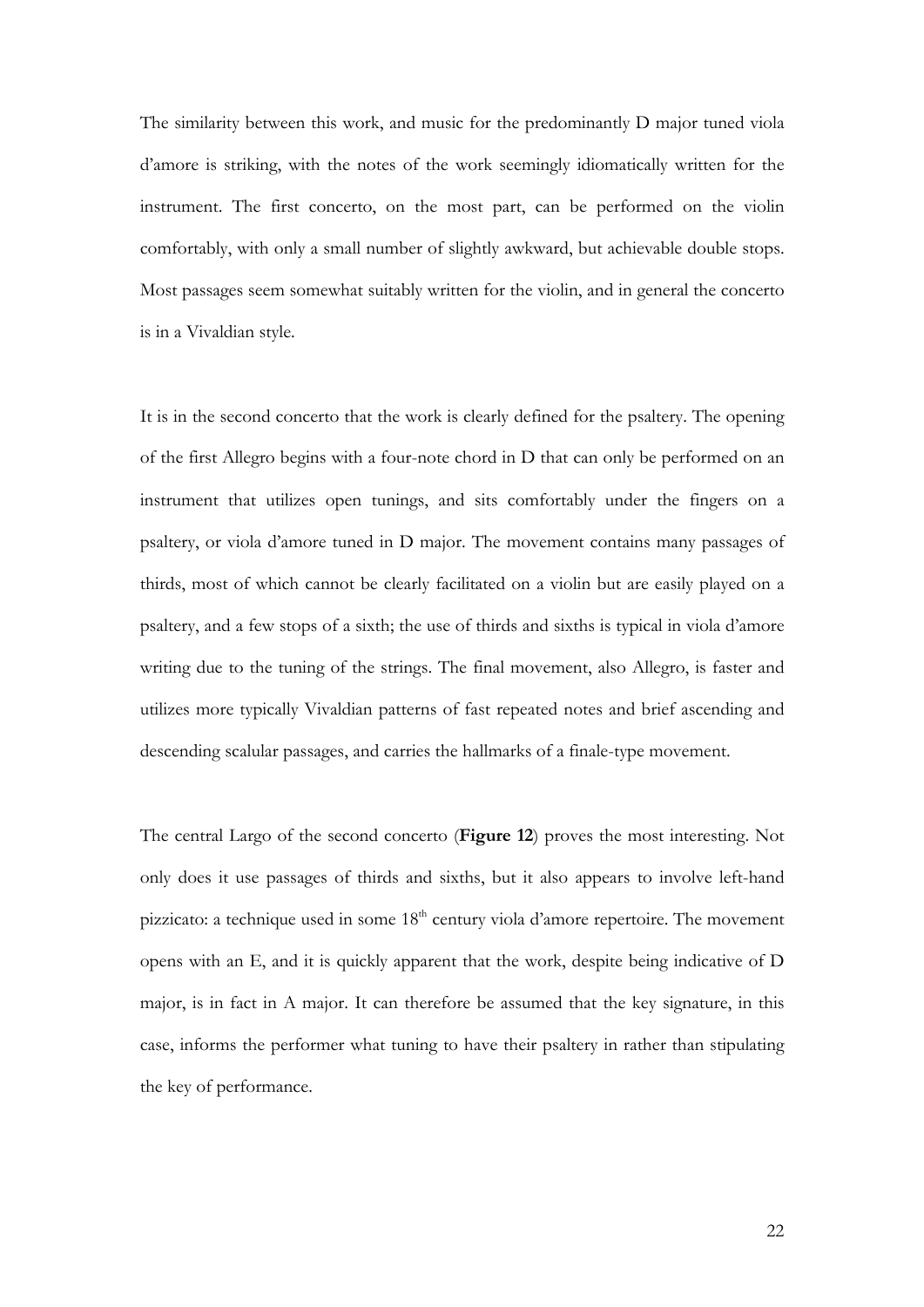**Figure 12: Largo movement from the second Concerto per Salterio, composer unknown (manuscript held, and reproduced faithfully as far as possible here with the kind permission of Tim Crawford).** 

The use of left-hand pizzicato occurs eight times within the work (including repeats), contained within the same motivic material, and appears, through its repetition, to enforce the unusual nature of the passage. While the composer has used open strings where possible, they have pushed the player in demanding that two notes, an A and an E, are stopped with the first finger, and then plucked with the second or third, while simultaneously bowing notes above. The way the phrases are constructed, although not straightforward, do allow fluent performance, often having an open string bowed above a stopped left-hand pizzicato, and where both plucked and bowed notes are stopped the strings are beside one another and use the same finger. Notably, the movement is marked *Solo sempre*, perhaps noted by the composer-tutor to encourage the pupil to perform all the notes in the challenging treble line.

From this brief analysis, the two concertos discussed here are most certainly for the psaltery that is the subject of this article, and not a bowed or plucked triangular instrument as previously suggested. The research presented in this article not only helps us to understand the instrument's purpose and capabilities, but also its performance style and close links to the viola d'amore's music; given the tuning and string length of the psaltery, it could easily perform viola d'amore music, or even some violin and viol music, when specific psaltery repertoire was unavailable. This may be an excellent example of what has been called 'material musicology', $82$  where a static, long forgotten instrument is brought to life through reunion with its musical counterpart. It can be hoped that from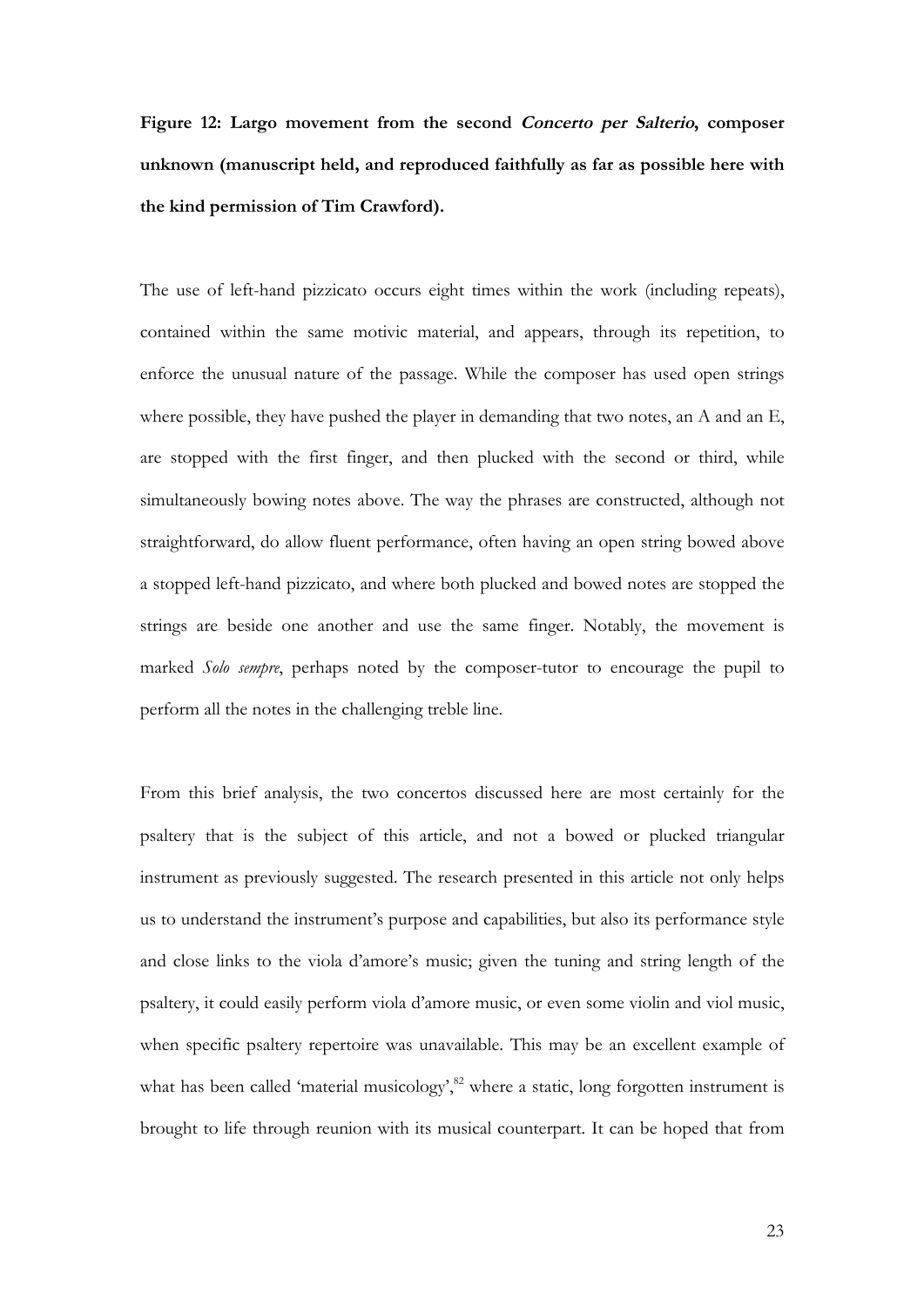this research further pieces of music may be unearthed and the psaltery may once again be heard playing its rightful music.

### **Conclusions**

The history and development of the psaltery is tightly connected to the viola d'amore and guittar, a topic which needs further investigation. The psaltery may have been introduced in England in the late 1740s by Hintz, who would later become a prominent guittar maker that also produced violas d'amore. The instrument remained popular from the early 1750s and until the end of the eighteenth century, being promoted mainly by Italian musicians, many of whom also played and taught both the guittar and viola d'amore. Although several violin and guittar makers seem to have been making psalteries, judging by surviving instruments by far the most prolific was Thomas Perry of Dublin, who produced 'salters' from the mid 1760s to the early 1800s. However, the instrument is not his invention, as has been suggested, since psalteries were produced by Hintz, and possibly Liessem and Bremner, in the 1760s before Perry's similar instruments appeared.

As pointed out in this article the earliest known reference to the psaltery dates from 1748, while surviving instruments date from the mid-1760s to 1800s. The popularity of the instrument seems to have gradually declined during the beginning of the nineteenth century, when many psalteries were apparently converted to violas, as evidenced from a number of extant instruments.<sup>83</sup>

Yet there are still many questions to be answered. For example, in contrast to the guittar and viola d'amore, for which a large quantity of music was published, no printed music for the psaltery seems to have survived, $84$  while only few written references to the instrument exist. Furthermore, although the image of the guittar, and to a lesser extent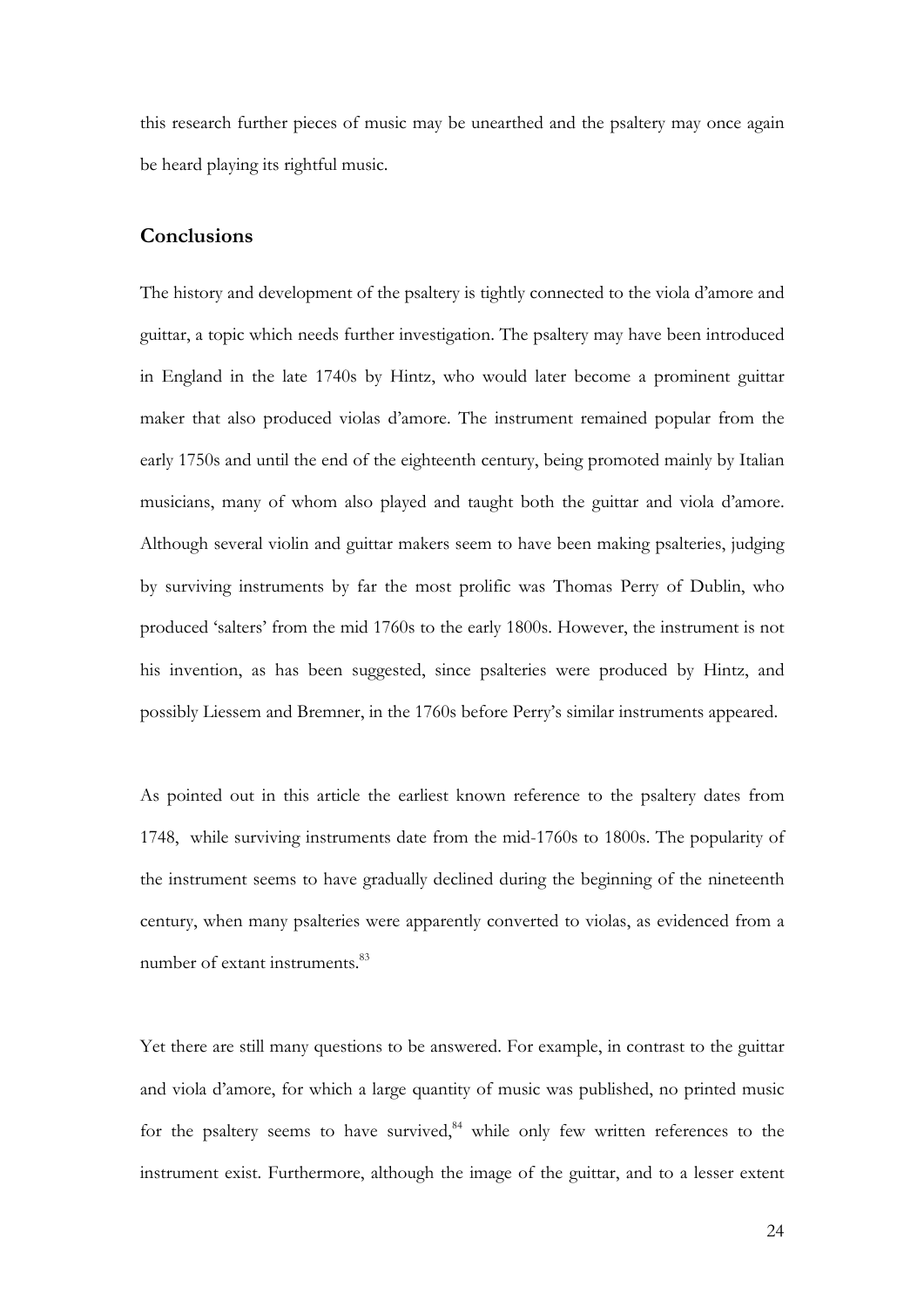the viola d' amore, was a favourite theme contemporary portraiture, no iconographical evidence of the psaltery is known.

A first step to any new information will require the revision of the terms 'sultana' or 'cither viol' and the parallel adoption of the more historically accurate name 'psaltery' or 'salter' to describe the instrument in museum texts, music dictionaries and other publications. This article will hopefully initiate more interest for future research on the connection between bowed and plucked instruments, as well as between gut and wirestrung instruments, in the eighteenth century.

# **Appendix I: Surviving Psalteries**

 $\overline{a}$ 

The instruments in the following table are arranged alphabetically according to the name of the maker. Unsigned instruments have been attributed to a particular maker when similarities in design, construction and decoration features, such as the body shape, the distinctive pattern of the 'flame' holes on the soundboard, the tuning mechanism, etc., in comparison with signed instruments have been identified. It is important to note that some of these instruments, especially those listed in auction catalogues, may have ended up in either public or private collections, and thus may have been duplicated in the list. Any missing or unconfirmed details are indicated with a question mark (?).

#### **Table 1: Details of surving psalteries in public and private collections.**

<sup>&</sup>lt;sup>1</sup> The main historical, technical and musical apects of the instrument have been recently discussed by the authors in their paper '"A very mistaken identification": The History of the "Sultana" or "Cither viol"', presented at the joint conference of The Galpin Society, 'Making the Tudor Viol' Project and CIMCIM 'Musical Instruments: History, Science and Culture', Oxford, 25 to 29 July 2013.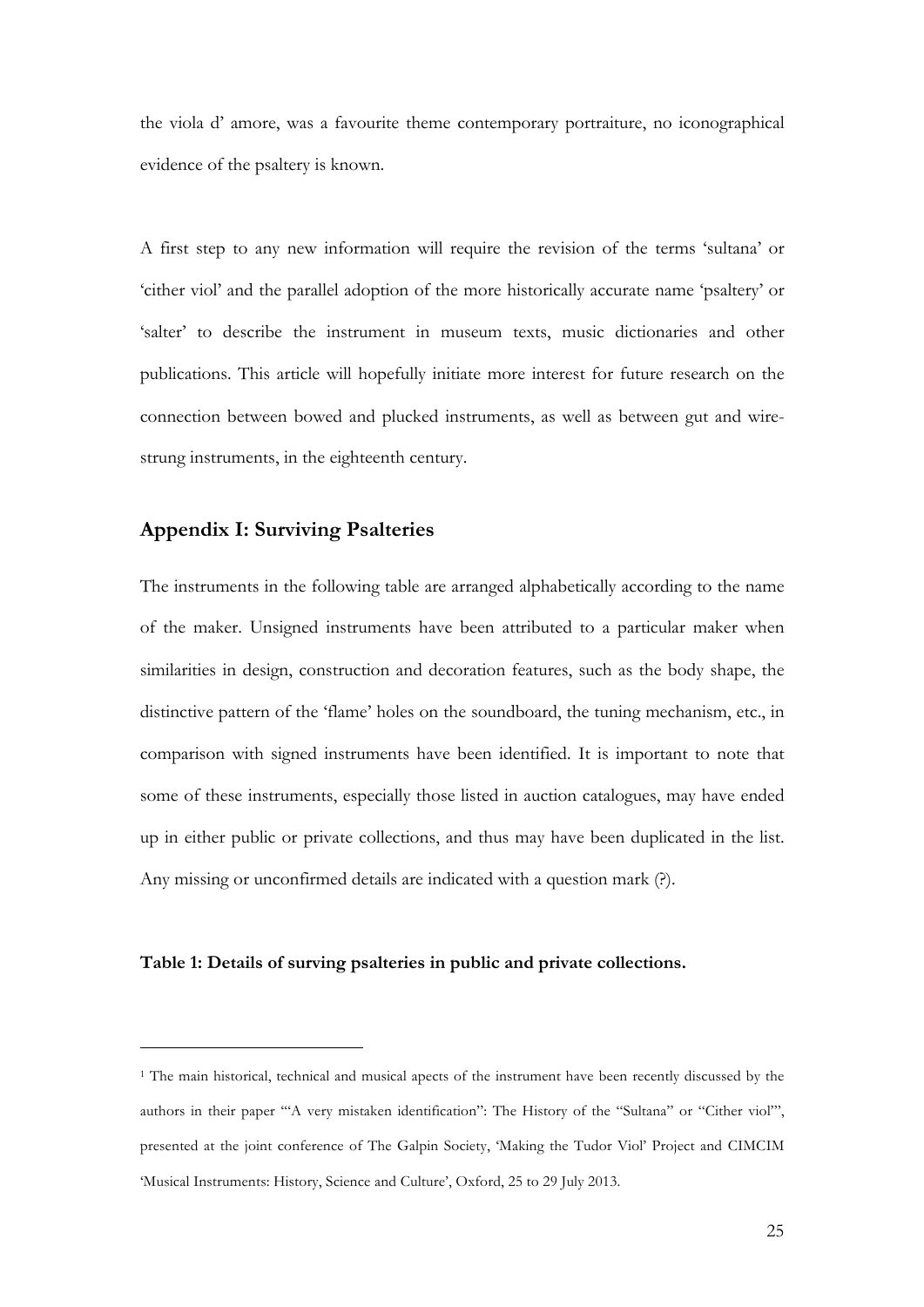<sup>2</sup> The guittar, commonly known as 'English guittar', is a small plucked instrument with wire strings which was popular in the British Isles during the second half of the eighteenth century. In most contemporary sources the instrument is usually referred to as 'guittar' (and more rarely 'guitar'); it was only by the end of the eighteenth century that it adopted its present name 'English guittar'. For more details on the history of the guittar see P. Poulopoulos, *The Guittar in the British Isles, 1750-1810* (PhD diss., U. of Edinburgh, 2011), pp.78-186.

<sup>3</sup> See, for example, A. Baines, *European and American Musical Instruments* (London, 1966), p.22 and A. Baines ed., *Victoria and Albert Museum Catalogue of Musical Instruments: Vol. II Non-Keyboard Instruments* (London, 1968), p.9. See also 'Sultana' in *The New Grove Dictionary of Musical Instruments*, ed. S. Sadie (London, 1984), Vol. 3, p.474 or P. Holman, *Life after Death: the Viola da Gamba in Britain from Purcell to Dolmetsch* (Woodbridge, 2010), p.162.

<sup>4</sup> In the Victoria & Albert Museum, London (Accession No. 156-1882).

1

<sup>5</sup> See C. Engel, *A Descriptive Catalogue of Musical Instruments in the South Kensington Museum* (London, 1874), p.343.

<sup>6</sup> In 1849, Sir John Graham Dalyell documented the viola d'amore in Scotland in the eighteenth century, noting that 'Perhaps the *viol d'amour* underwent several modifications, as its name was changed to *psalter*, in the belief of its being the ancient instrument so denominated, which is quite different, according to most authorities – not belinging to the fidicinal tribe.' See Dalyell, *Musical Memoirs of Scotland* (Edinburgh, 1849), p.206.

<sup>7</sup> See F. W. Galpin, *Old English Instruments of Music; their history and character* (London, 1910), p.93.

<sup>8</sup> The psaltery is a plucked instrument of the zither family. For more details on the history of the psaltery see J. McKinnon and M. Remnant 'Psaltery', *The New Grove Dictionary of Musical Instruments*, ed. S. Sadie (London, 1984), Vol. 3, pp.151-3.

<sup>9</sup> See B. Garvey Jackson, 'Hubert Le Blanc's Défense de la basse de viole' (translation, commentary and index), *Journal of the Viola da Gamba Society of America*, Vol. X (1973), pp.11-28, 69-80; Vol. XI (1974), pp.17-58; Vol. XII (1975), pp.14-36. The above references to the violin and viol are included in Vol. X (1973), at pp.24 and 77.

<sup>10</sup> The only known contemporary use of the name 'sultana' referred to a fashionable piece of women's clothing in France during the 1760s. For more details see P. Stein, 'Amédée Van Loo's Costume turc: The French Sultana', *The Art Bulletin*, Vol. 78, No. 3 (1996), pp.417-38.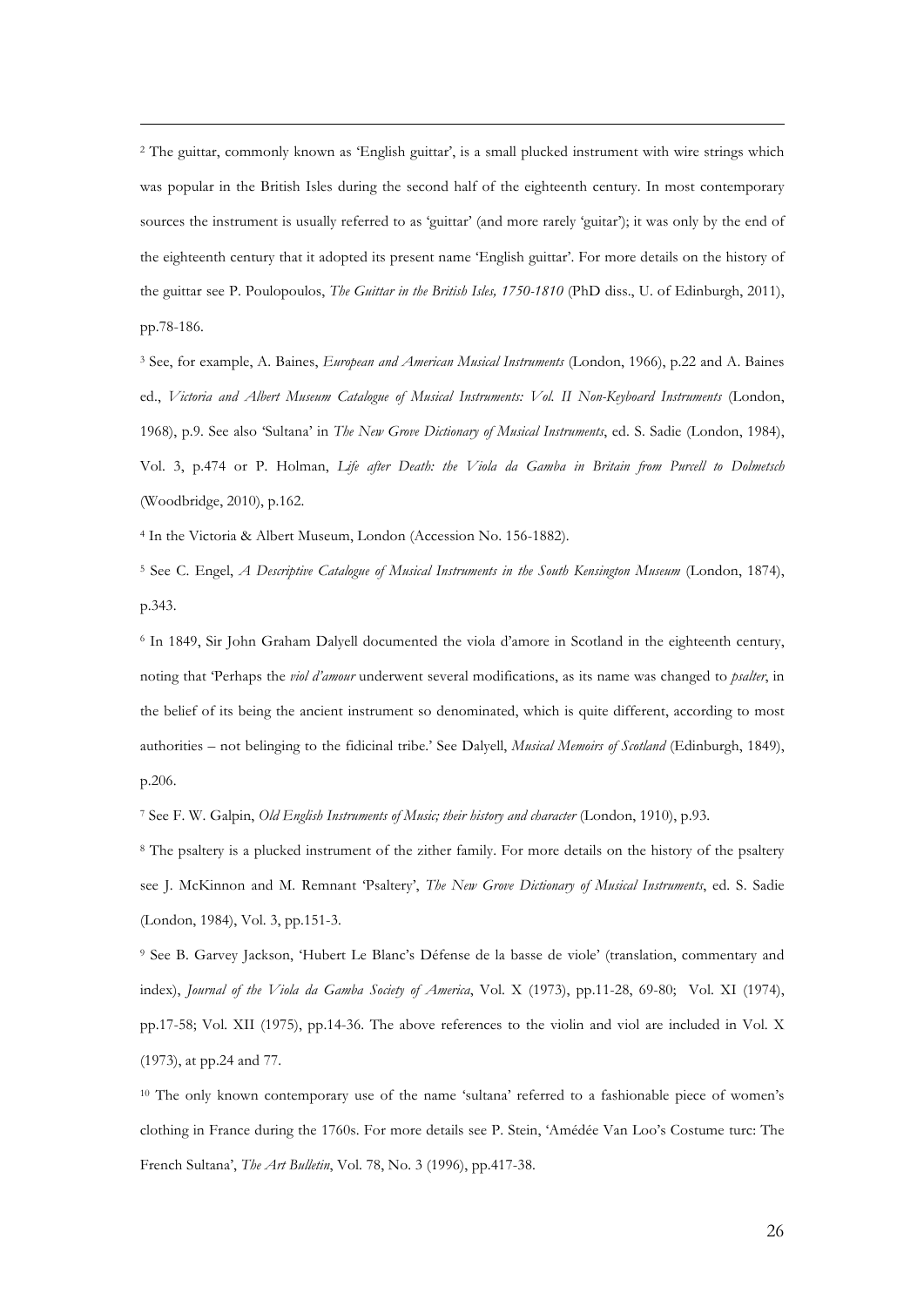<sup>11</sup> This suggests that the terms 'sultana' or 'cither viol' may have been invented much later, most likely during the late nineteenth century and possiby by Engel himself.

<sup>12</sup> See J. Teahan, 'A List of Irish Instrument Makers', *The Galpin Society Journal*, Vol. 16 (1963), pp.28-32, at p.31. In Teahan's list Perry is the only maker of 'salters' among several Dublin instrument manufacturers. <sup>13</sup> According to Lawrence, Perry worked at four addresses in Dublin, starting at Christ Church Yard Aston's Quay (c.1759-1769), later moving to Anglesea St (c.1770-1778), then at 6 Anglesea St (1778-1802), and finally at 4 Anglesea St (1803-1818). See T. Lawrence, *The History of the Guitar in Ireland 1760-1866* (PhD diss., University College Dublin, 1999), p.27. Curiously, the violinmaker George Ward was also registered at these addresses, and it is proposed by J. K. Rice that Perry apprenticed Ward. See J. K. Rice, *The Life and Work of Thomas Perry,* (PhD diss., St Patrick's College Maynooth, 1993) pp.27-8.

<sup>14</sup> As reported in Milnes, around 1790 Perry formed a partnership with William Wilkinson, the firm trading thereafter as 'Perry & Wilkinson'. The partnership was strengthened in June 1794 when Wilkinson became Perry's son-in-law by marrying his daughter Elizabeth. See J. Milnes, ed., *The British Violin: the catalogue of the*  1998 exhibition '400 Years of Violin & Bow Making in the British Isles' (Oxford, 2000), p.68.

<sup>15</sup> Details of these instruments are given in Appendix I; the authors are grateful to Thomas MacCracken for exchanging useful information on extant instruments by Perry and Perry & Wilkinson.

<sup>16</sup> For example, although Danks describes the psaltery as a bowed instrument, he also states that it is 'an instrument that together with the sultana has been confused with the viola d'amore many times'. See H. Danks, *The Viola D'Amore* (Halesowen, 1976), p.35.

<sup>17</sup> *Northampton Mercury* (Northampton), 1 December 1777.

1

<sup>18</sup> The strings on surviving psalteries are usually arranged in five pairs or in two single and four pairs (like the guittar). An examination of the nut and bridge marks on intact extant psalteries could confirm which string arrangement was used originally, although surviving instruments may have been extensively altered and are thus misleading.

<sup>19</sup> Quoted in H. G. Farmer, *A History of Music in Scotland* (London, 1947), p.325.

<sup>20</sup> *Public Advertiser* (London), 19 April 1763. Bremner, who also had a shop in Edinburgh, had published several works for the guittar, including the comprehensive tutor *Instructions for the Guitar* (Edinburgh: R. Bremner, 1758), while he also sold and may have manufactured guittars. For more details see P. Poulopoulos, '"Wha sweetly tune the Scottish lyre": A Guittar by Rauche & Hoffmann and its Connection to Robert Burns', *The Galpin Society Journal*, Vol. 67, (2014), pp.40-4, 143-70, at pp.151 and 161-2.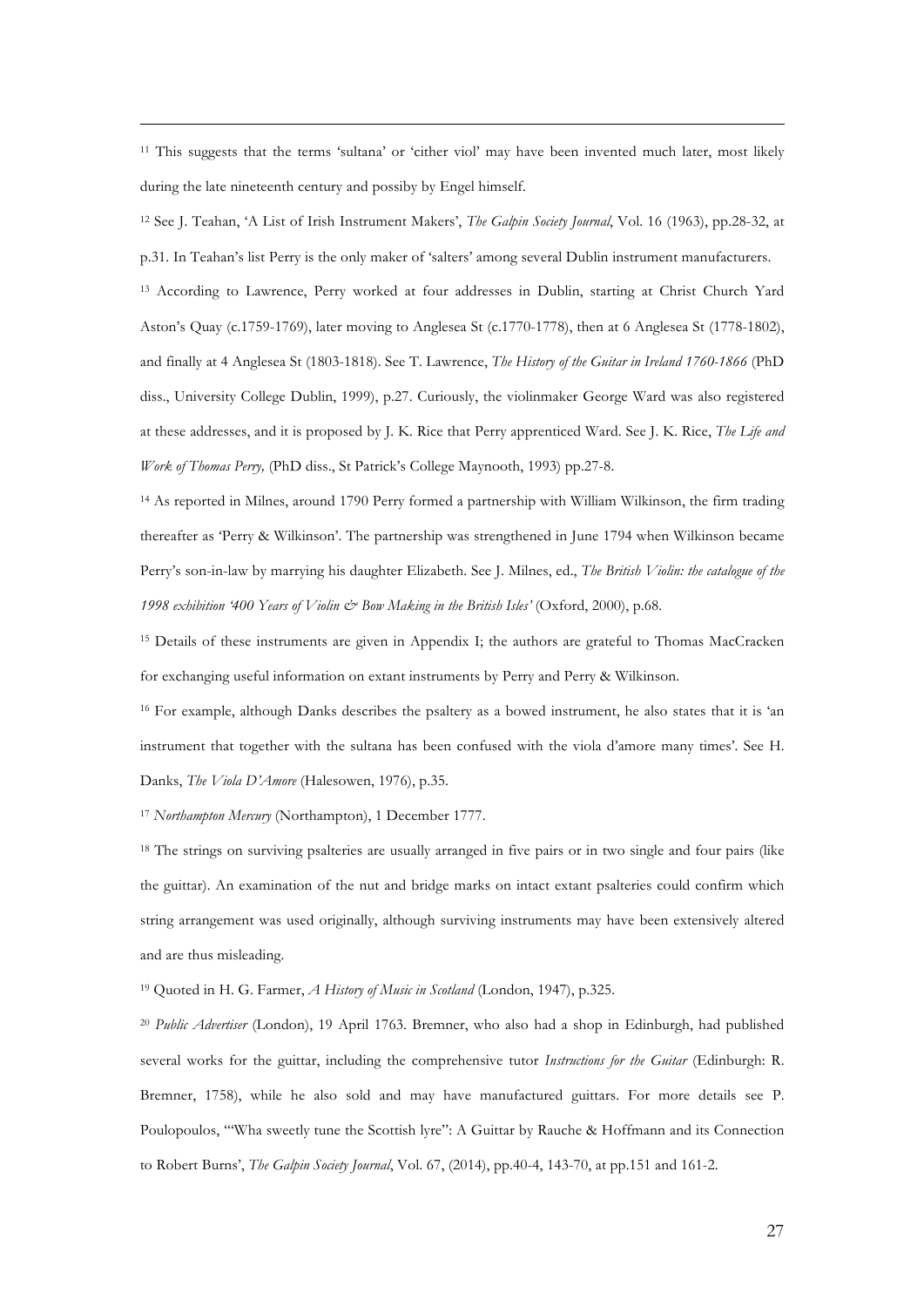<sup>21</sup> At the time of writing, this instrument is for sale from www.earlymusicalinstruments.com. With thanks to Andrea Bruderlin of www.earlymusicalinstruments.com for providing photographs and information about this instrument.

1

<sup>22</sup> See P. Holman, 'Ann Ford Revisited', *Eighteenth-Century Music*, Vol. 1 (2004), pp.157-81, at p.167, and P. Holman, 'The Lute family in Britain in the Eighteenth and Nineteenth centuries', *Lute News: The Lute Society Newsletter*, Vol. 84 (2007), pp.7-20, at p.12. See also Holman, *Life after Death: the Viola da Gamba in Britain from Purcell to Dolmetsch*, p.242.

<sup>23</sup> See G. Emmerson, *Rantin' Pipe and Tremblin' String: A History of Scottish Dance Music* (London, 1971), p.62.

<sup>24</sup> See D. van Heuvel, 'De koor- en orkestbezetting bij de inwijding van het Felix meritis-gebouw in 1788'. *Tijdschrift van de Koninklijke Vereniging voor Nederlandse Muziekgeschiedenis*, Deel 55, No. 1 (2005), pp.35-66. The above references to the sistre and (p)salterio are on pp.46-47. The authors are thankful to Jelma van Amersfoort for drawing their attention to this source and for translating the relevant quotations.

<sup>25</sup> See Holman, 'The Lute family in Britain in the Eighteenth and Nineteenth centuries', p.12.

<sup>26</sup> See Holman, 'The Lute family in Britain in the Eighteenth and Nineteenth centuries', p.11.

<sup>27</sup> See Holman, *Life after Death: the Viola da Gamba in Britain from Purcell to Dolmetsch*, p.163.

<sup>28</sup> For more details on these instruments see Holman, *Life after Death: the Viola da Gamba in Britain from Purcell to Dolmetsch*, p.162. See also F. Palmer, 'Merlin and Music', *John Joseph Merlin: The Ingenious Mechanik*, ed. A. French (London, 1985), pp.85-110, at pp.87 and 107-10.

<sup>29</sup> *South Carolina American Gentleman's Gazette*, 23-30 September 1774, p.3, as quoted in D. Rossi, 'Citterns and Guitars in Colonial America', *Michaelsteiner Konferenzberichte Band 66: Gitarre und Zister-Bauweise, Spieltechnik und Geschichte bis 1800*, ed. M. Lustig (Michaelstein, 2004), pp.155-168, at p.166.

<sup>30</sup> For more details on the role of Italians in promoting a guittar culture in England see P. Poulopoulos 'The Influence of Germans in the Development of 'this favourite Instrument the Guittar' in England', *Soundboard: Quarterly Magazine of the Guitar Foundation of America*, Vol. 38, Nr. 4 (2012), pp.62-75, at p.72, endnote 77, and also Poulopoulos, *The Guittar in the British Isles, 1750-1810*, pp.146-8.

<sup>31</sup> See S. McVeigh, *Concert Life in London from Mozart to Haydn* (Cambridge, 1993), p.91; see also Holman, *Life after Death: the Viola da Gamba in Britain from Purcell to Dolmetsch*, pp.155 and 163.

<sup>32</sup> For more details see W. Grattan Flood, 'Fishamble St. Music Hall, Dublin, from 1744 to 1777', *Sammelbände der Internationalen Musikgesellschaft*, 14. Jahrg., H.1 (1912), pp.51-7 and 'Eighteenth Century Italians in Dublin', *Music & Letters*. Vol. 3, No. 3 (1922), pp.274-8. See also B. Boydell, 'The Dublin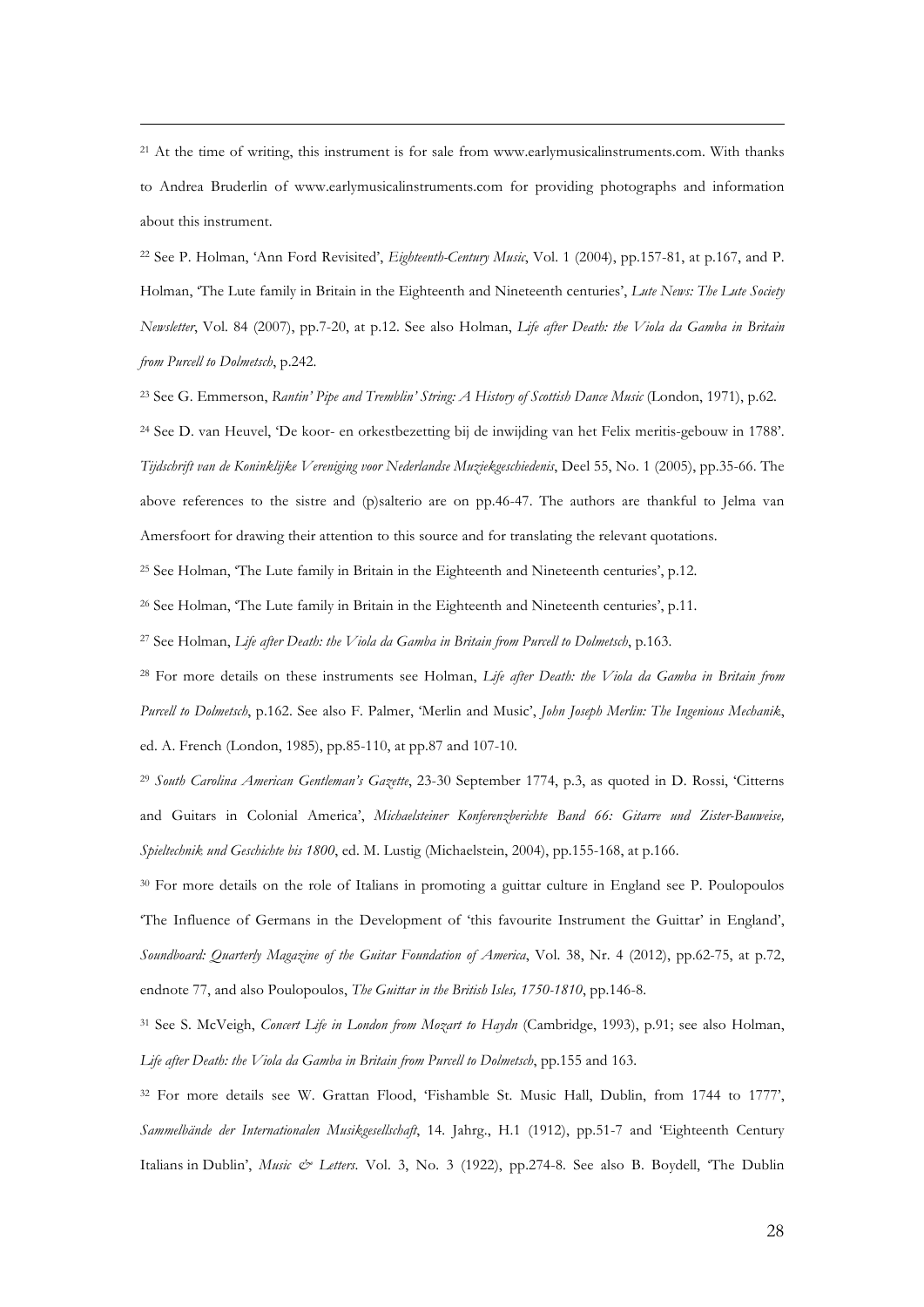Musical Scene 1749-1750 and Its Background', *Proceedings of the Royal Musical Association*, Vol. 105 (1978-9), pp.77-89, at pp.77-83, or Holman, *Life after Death: the Viola da Gamba in Britain from Purcell to Dolmetsch*, pp.147-163.

<sup>33</sup> Quoted in Holman, *Life after Death: the Viola da Gamba in Britain from Purcell to Dolmetsch*, p.155.

1

<sup>34</sup> In 1763 Giovanni Battista Marella advertised himself as 'Teacher of the Guittar and the Viol d'amour', as quoted in Holman, *Life after Death: the Viola da Gamba in Britain from Purcell to Dolmetsch*, p.151. The same year he was listed as 'MORELLA, -, teaches the Guitar. Great Pultney-street, Golden-square' in Mortimer's *London Universal Director*, as mentioned in T. Dart, ed. 'An Eighteenth-Century Directory of London Musicians', *The Galpin Society Journal*, Vol. 2 (1949) pp.27-31, at p.29. Apart from teaching the guittar Marella also composed *Sixty Six Lessons for the Cetra or Guittar* (London, 1757) and *Compositions for the Cetra or Guittar […] Book II. Opera IV* (London, 1762).

<sup>35</sup> In the *London Chronicle* (London) of 24-26 July 1760 Passerini announced that he offered lessons on the 'English and Spanish Guittar, the Violin, Viol d'Amour, Viola Angelica, Violloncello' and other instruments. Moreover, an advertisement in *Faulkner's Dublin Journal* of 30 April-3 May 1763, quoted in Lawrence, *The History of the Guitar in Ireland 1760-1866*, p.16, announced that 'a song by Master Passerini' would be 'accompanied on the Guitar by Mr Claget', who was most likely Charles Clagget, the Irish violin and guittar player, teacher and composer.

<sup>36</sup> Quoted in B. Boydell, *A Dublin Music Calendar 1700-1760* (Dublin, 1988), p.145.

<sup>37</sup> See Danks, *The Viola D'Amore*, pp.35 and 101; the advertisement for Passerini and Pla's concert is in *Public Advertiser* (London), 21 March 1753.

<sup>38</sup> See Danks, *The Viola D'Amore*, pp.35 and 101. At p.101 Danks argues that Pasquali '[I]ntroduced the Sultana […] and the Psaltery to Scottish audiences'.

<sup>39</sup>The fact that the above-mentioned musicians were violin vitrtuosi indicates that they must have played a bowed rather than a plucked instrument, although this requires further research. This issue has been pointed out to the authors by Gabriele Rossi-Rognoni, who has been recently documenting extant plucked Italian salterios and is preparing a publication on this topic.

<sup>40</sup> Although working in Edinburgh, Kirk may have been trained in London, since a surviving psaltery, in the Musée de l'Hospice Comtesse, Lille (Accession No. C.148/2002.0.5), bears a label with the inscription 'John KIRK/MUSICIAN/and Instrument Maker from/London Edinburgh/fecit July 30 th 1793'. For more details on this and other extant instruments by Kirk see Appendix I.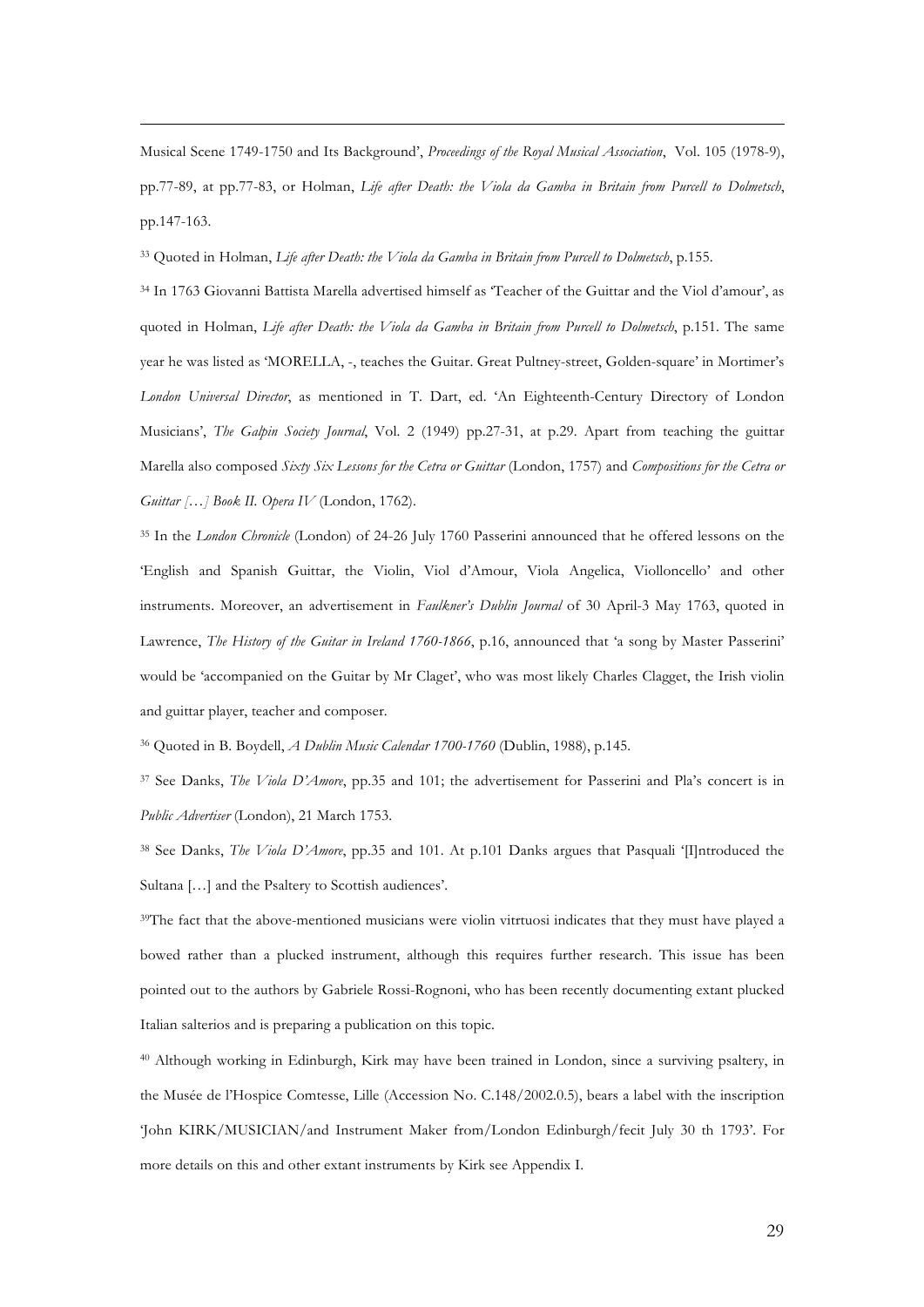<sup>41</sup> Rattray has noted that Ruddiman of Aberdeen made 'pear-shaped guitars and sultanas'. See D. Rattray, *Violin making in Scotland 1750-1950* (Oxford, 2006), p.148. Details of Ruddiman's instruments are included in Appendix I. Additionally, a surviving bowed instrument with a bowl-shaped back, but with various features similar to extant psalteries, made by George Mollison in Aberdeen and dated 1794, is another proof of the psaltery's presence in the Scottisch city. The authors are thankful to Tony Bingham for providing them with details and photographs of this instrument.

1

<sup>42</sup> For more details on Hintz's biographical details and business activities see L. Graf Williamson, 'John Frederick Hintz, Eighteenth-Century Moravian Instrument Maker, and the Use of the Cittern in Moravian Worship', *Journal of Moravian History*, Vol. 5 (2008), pp.7-39. See also Holman, *Life after Death: the Viola da Gamba in Britain from Purcell to Dolmetsch*, p.135-61, and Poulopoulos, *The Guittar in the British Isles, 1750-1810* pp.585-90.

<sup>43</sup> See Hill Family, Archival material and biographical notes on English violin makers [in 2 volumes: WA 1992.643.1 and WA 1992.643.2], Ashmolean Museum, Oxford. The 1772 announcement regarding the sale of Hintz's stock-in-trade after his death is included in WA 1992.643.1, p.163. The authors are obliged to Jon Whiteley, Honorary Curator at the Ashmolean Museum, Oxford, for allowing the examination of this document. A similar advertisement announcing the sale by auction of Hintz's stock-in-trade on 13<sup>th</sup> August had appeared in *Morning Chronicle* (London) of 31 July 1772.

<sup>44</sup> Quoted in L. Langwill, 'Two Rare Eighteenth-Century London Directories', *Music & Letters*, Vol. 30, No.1 (1949), pp.37-43, at p.42; see also Holman, *Life after Death: the Viola da Gamba in Britain from Purcell to Dolmetsch*, p.138.

<sup>45</sup> An instrument by Hintz, which corresponds to the above description, survives in the Musikinstrumenten-Museum, Berlin (Accession No. 5394). Brief details of this instrument are included in D. Droysen-Reber and K. Restle, *Berliner Musikinstrumenten-Museum: Bestandskatalog der europäischen Musikinstrumente 1888-1993* (Berlin, 1993), p.294. In this catalogue the instrument is listed as 'Sultana (Cither viol), Frederick Hintz, London, around 1760'; however, its features are quite different from instruments typically referred to as 'sultanas', such as those by Perry. Moreover, a close inspection of this instrument has shown that it is most likely a bowed guittar, such as those advertised by Hintz. The authors are thankful to Anette Otterstedt, curator of stringed instruments, and Heidi von Rüden, conservator of stringed instruments, at the Musikinstrumenten-Museum, Berlin, for allowing the examination of the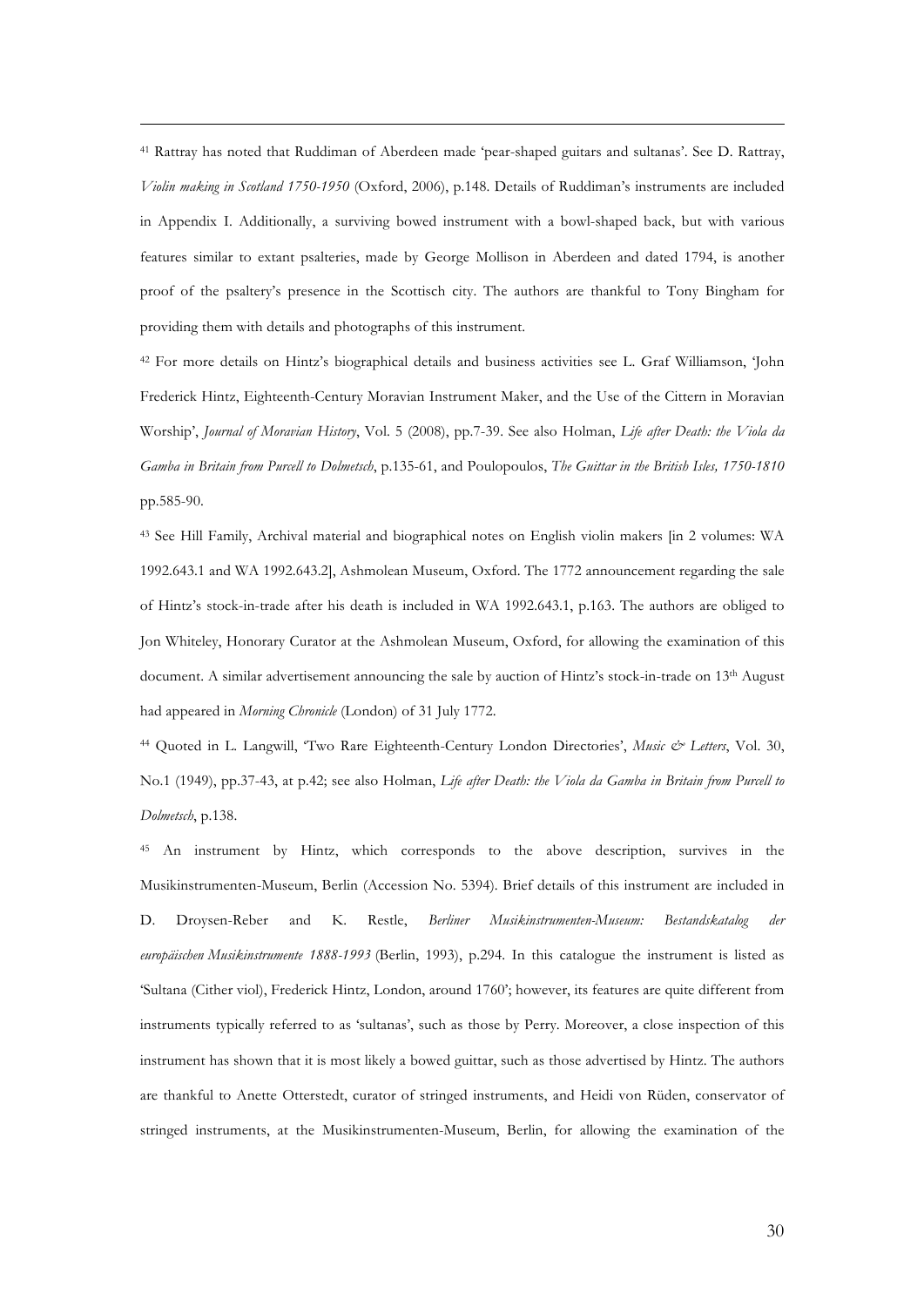instrument and for providing further details on its history and provenance. A detailed account of this unique instrument will be presented in a forthcoming article.

<sup>46</sup> *St James's Chronicle or the British Evening Post* (London), 27-29 October 1763. Hintz's 'Saliteros' were also mentioned in announcemet in *St. James's Chronicle or the British Evening Post* of 5-8 July 1766.

<sup>47</sup> *Newcastle Courant* (Newcastle), 7 January 1764.

1

<sup>48</sup> *Caledonian Mercury* (Edinburgh), 7 March 1764.

<sup>49</sup> Although Holman has pointed out that the 'Solitaire' mentioned by Hintz may be identical to the psaltery, he has defined it as 'an instrument similar to the dulcimer but plucked with a quill' rather than as a bowed instrument. See Holman, *Life after Death: the Viola da Gamba in Britain from Purcell to Dolmetsch*, pp.154-5.

<sup>50</sup> For more details on Hintz's career in England see Graf Williamson, 'John Frederick Hintz, Eighteenth-Century Moravian Instrument Maker', pp.10-22.

<sup>51</sup> For more details see Graf Williamson, 'John Frederick Hintz, Eighteenth-Century Moravian Instrument Maker', p.21.

<sup>52</sup> See Graf, 'John Frederick Hintz, Eighteenth-Century Moravian Instrument Maker', p.10.

<sup>53</sup> See Graf, 'John Frederick Hintz, Eighteenth-Century Moravian Instrument Maker', pp.11-2.

<sup>54</sup> In 1732 Joseph Majer described two types of viola d'amore strung with just wire strings (although a footnote added last-minute information about a viola d'amore with sympathetic strings, alluding to its newness north of Munich), and given that Majer was based in Nuremberg, it can be ascertained that this city acted as a point of interchange between the two types of instruments; see J. F. B. C. Majer, *Museum Musicum Theoretico Practicum* (Nuremberg, 1732). Notably, Johann Hasert of Eisenach (146 miles from Nuremberg) made wire-strung violas d'amore, with one surviving instrument dated 1735, and Johann Georg Skotschofsky of Darmstadt (142 miles from Nuremberg) made several, the earliest with a label dated to 1727. Joachim Tielke of Hamburg produced wire-strung violas d'amore towards the end of the seventeenth century.

<sup>55</sup> See R. Durkin, 'The Viola d'Amore – its Heritage Reconsidered', *The Galpin Society Journal*, Vol. 66 (2013), pp.139-47.

<sup>56</sup> See S. Jeans, 'The Psalterer', *The Galpin Society Journal*, Vol. 39 (1986), pp.2-20, at p.2. The holding and playing technique of the psalterer were similar to the bass-viol, while its music was written using an alphabetical letter tablature instead of staff notation. For a description of the psalterer see also P. Bate, 'Psalterer', *The New Grove Dictionary of Musical Instruments*, ed. S.Sadie (London, 1984), Vol. 3, p.151.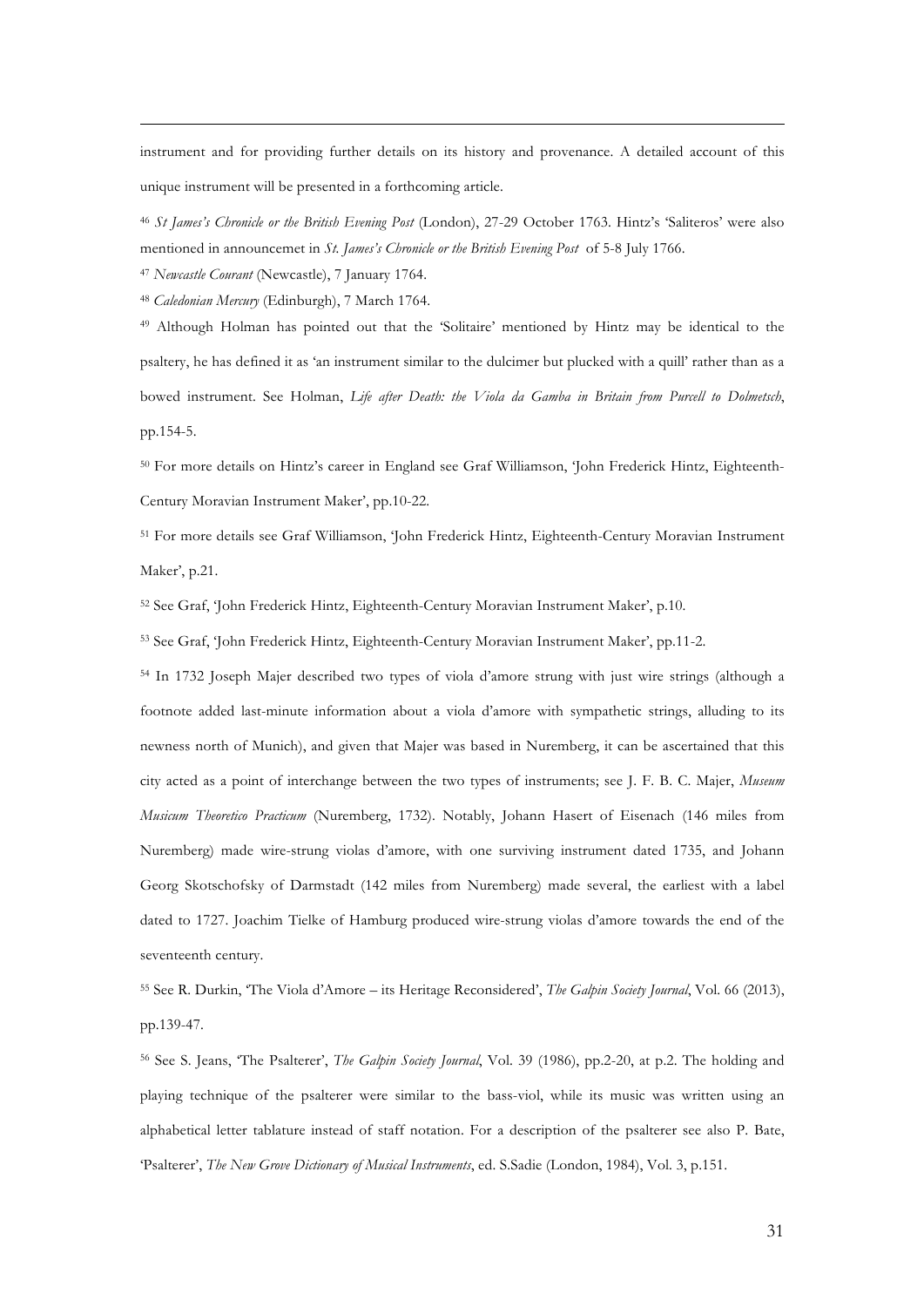<sup>57</sup> See Jeans, 'The Psalterer', pp.2-20, for a discussion of the instrument's construction, and images of a modern reproduction by Jeans.

<sup>58</sup> The psaltery can theoretically be played both under the chin or held vertically and resting on the player's lap, thus enabling simultaneous singing. The fact that only few surviving psalteries have varnish wear on the bottom of the soundboard suggests that the second method was more common.

<sup>59</sup> *Public Advertiser* (London), 22 October 1767. It is important to note that in the mid eighteenth century Crome had written a violin method titled *The Fiddle New Model'd or a Useful Introduction to the Violin*, as mentioned in P. Thompson, 'The Edward Heron-Allen Collection in the Royal College of Music Library', *Fontes Artis Musicae* , Vol. 55, No. 3 (2008), p.474-83, at p.480. Therefore, the 'Saltario, or English Psaltery' most likely refers to a bowed rather than a plucked instrument.

<sup>60</sup> A similar case concerned the naming of the wire-strung guittar as 'English guittar' by the end of the eighteenth century, in order to differentiate it from the gut-strung guitar typically known as the 'Spanish guitar'.

<sup>61</sup> *Leeds Intelligencer* (Leeds), 21 September 1779.

<sup>62</sup> *Public Advertiser* (London), 26 March 1768.

<sup>63</sup> Danks, *The Viola D'Amore*, p.35.

1

<sup>64</sup> J. Evelyn and W. Bray, *Diary and Correspondence of John Evelyn,* ed. W. Bray (London, 1850), p.373. The first reference to the viola d'amore comes from Hamburg in 1649. See R. Durkin, *The History and Development of the Viola d'Amore* (PhD diss., U. of Edinburgh, 2014), p.219.

<sup>65</sup> The change was influenced by the popularity of the englische violet: a slightly larger festooned viol with six or seven gut playing strings, and up to 14 wire sympathetic strings. The englische violet was a simplification of the baryton, removing the ability to pluck the wire strings through an open-backed neck, but preserving its sweet sympathetic resonance. Its size also made it more portable and although some evidence suggests it was probably played resting on the lap, it would have been possible to play it on the chest or under the chin. See R. Durkin, 'The Viola d'Amore – its Heritage Reconsidered', pp.139-47.

<sup>66</sup> Painting of Lady Sabina Imhoff by Jan Kupetzky, seventeenth century, held by the Museum of Fine Art (Szépmüvészeti), Budapest; Painting of three instruments attributed to Anthony Leemans, seventeenth century, held by the Germanisches National Museum, Nuremburg (Accession no: GNM1268).

<sup>67</sup> Examples of violas d'amore by Tielke have been included in F. and B. Hellwig, *Joachim Tielke: Kunstvolle Musikinstrumente des Barock* (Berlin/Munich, 2011), pp.238-250.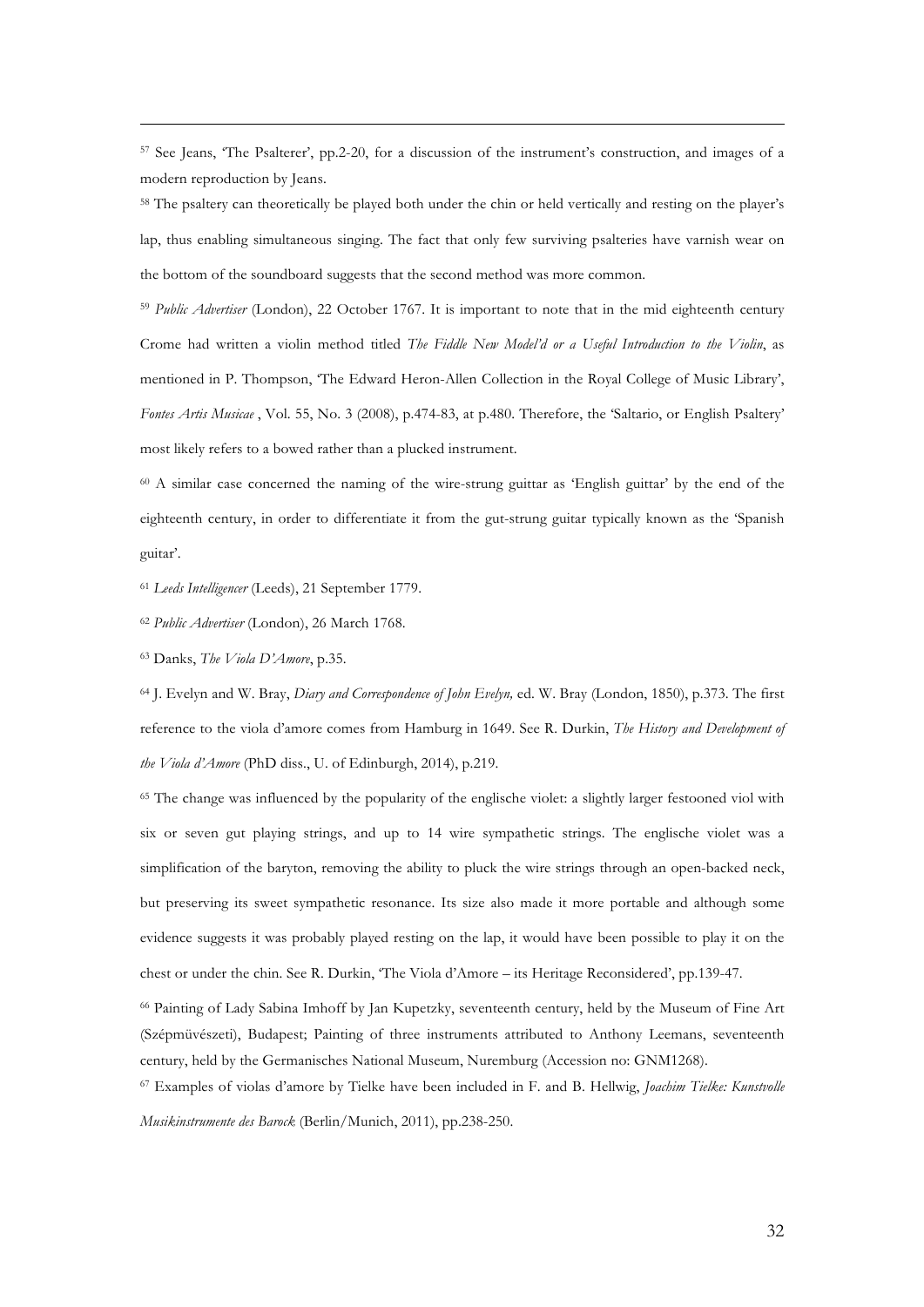<sup>68</sup> For more details on Corrette's viole d'Orphee see M. Corrette, *Méthodes pour apprendre à jouer de la contrebasse à 3, à 4, et à 5 cordes, de la quinte ou alto et de la viole d'Orphée* (Paris, 1781) and C. R. Farrar, *Seven String Instrument Treatises of Michel Corrette* (PhD diss., North Texas State University, 1978), pp.282-3 and 314-8. <sup>69</sup> For more details see P. Poulopoulos, ''A complete Accompanyment to the Female Voice': The Guittar and its Role in the Culture of Georgian England', *Phoibos: Zeitschrift für Zupfmusik*, Ausgabe 'Gender', Nr. 1 (2012), pp.97-120.

<sup>70</sup> By Ruddiman and possibly Kirk. For details of these instruments see Appendix I.

1

<sup>71</sup> 'England, Middlesex, Westminster, Parish Registers, 1538-1912' index and images, *FamilySearch* (https://familysearch.org/pal:/MM9.1.1/KCZ6-L3K, accessed 10 Dec 2013), Nicholas Liessam, 1752. <sup>72</sup> London Metropolitan Archives, Saint Pancras Parish Church, Composite register: baptisms Jan 1753 - Feb 1774, baptisms at Percy Chapel Jan 1766 - Aug 1772, marriages Jan 1753 - Nov 1753, burials Jan 1753 - Dec 1773, P90/PAN1, Item 005. Additionally, a burial for 'M Leissem' is recorded on 20 February 1760 (see London Metropolitan Archives, Saint Pancras Parish Church, Composite register: baptisms Jan 1753 - Feb 1774, baptisms at Percy Chapel Jan 1766 - Aug 1772, marriages Jan 1753 - Nov 1753, burials Jan 1753 - Dec 1773, P90/PAN1, Item 005.), but it is unclear whether or not this is Reinerus (i) as his will was proved on the 16th February 1760: the 'M' may indicate 'male', or an unknown first name, or may be another member of the Liessem family.

<sup>73</sup> A further reference to Liessem's shop is made in 1755, although the name is misspelled 'Siessem'. See *Public Advertiser* (London), 7 October 1755.

<sup>74</sup> This instrument is currently held by an early musical instrument retailer in Ontario, Canada. The initials on the signature are difficult to read and have been examined only with the aid of close-up photography. If the initials are read as 'RD', as the present owner of the instrument suggests, then they may refer to Richard Duke, who has been previously thought to have trained Perry, although the instrument has features similar to psalteries by Rudimann. However, it is unlikely that an instrument of this nature would come from the workshop of Duke.

<sup>75</sup> The sale of his stock-in-trade was advertised by his wife, Elizabeth, in February 1760; see *Daily Advertiser* (London), 23 April 1760*.* Although no death record can be found, Liessem's will was proved on 16th February 1760, see The National Archives, PROB 11/853/275, *Will of Reinerus Leissem, Musical Instrument Maker of Saint Ann, Soho, Westminster*.